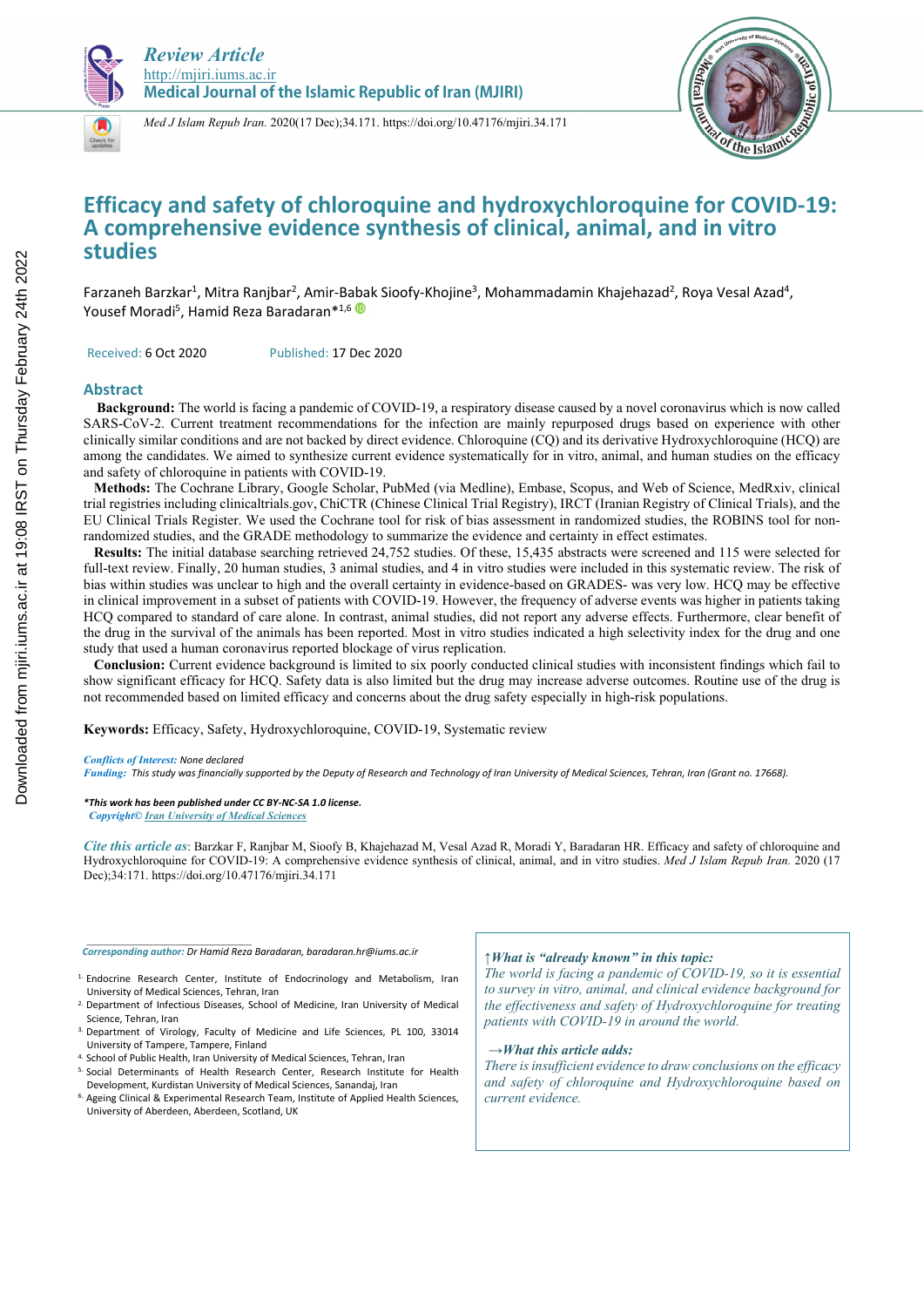### **Introduction**

From the black plague in the 14<sup>th</sup> century Europe to the cholera pandemics of the 19th century and the 1918 Spanish flu, epidemics have always been a subject of concern and a cause of mass mortality as well as considerable economic, social, and psycho logic harm to populations throughout history. The most recent one, to date, has been the COVID-19 pandemic, caused by SARS-CoV-2, a member of the family Coronaviridae, that is mainly characterized by severe acute respiratory syndrome. This virus appeared in China in December 2019 and rapidly spread worldwide, creating a public health emergency around the world in 6 months.

Since SARS-CoV2 is a novel pathogen, no standardized treatment is currently available. One proposed agent is chloroquine (CQ), classically known as an antimalarial and immunomodulatory agent. Preclinical evidence suggests that clinical research on CQ in COVID-19 patients is justified (1). In a previous SARS-CoV epidemic, it was proposed that CQ could be considered as a treatment (2, 3). During the first months of the COVID epidemic, a letterto-the-editor claimed that CQ has shown efficacy and safety in an ongoing multicenter study in China for pneumonia caused by SARS-CoV-2, and it was recommended to be included in treatment regimens for COVID-19 pneumonia (4). Therefore, CQ and Hydroxychloroquine (HCQ) have been considered as potential treatments for COVID-19.

Whether systematic reviews of preclinical studies can accurately predict clinical outcomes is controversial. However, preclinical research can provide useful information about the biological plausibility of human drug trials (5). Its special settings that enable direct study of the mechanisms of disease as well as drug pharmacodynamics and pharmacokinetics can aid clinical decision-making (6).

In this systematic review, we aimed to comprehensively synthesize in vitro, animal, and clinical evidence background for the effectiveness and safety of CQ, including its sulfate and phosphate salts, and Hydroxychloroquine for treating patients with COVID-19.

#### **Methods**

# *Protocol and Registration*

This systematic review was conducted under emergency conditions of the global coronavirus pandemic. The protocol was developed by a team of clinical epidemiologists (H.R.B. and Y.M.), physicians (H.R.B., MAK, and F.B.), and a librarian (R.V.A.).

#### *Eligibility Criteria*

Human controlled studies (including interventional and observational studies), animal studies, and in vitro studies evaluating the effect of CQ, Hydroxychloroquine, or other quinine derivatives on coronavirus infections, including SARS, MERS, and COVID-19, up to June 30, 2020 were included. No limitation was used based on language, publication status, or length of follow-up.

#### *Information Sources*

The Cochrane Library, Google Scholar, PubMed (via Medline), Embase, Scopus, and Web of Science, MedRxiv; and clinical trial registries, including clinicaltrials.gov, ChiCTR (Chinese Clinical Trial Registry), IRCT (Iranian Registry of Clinical Trials), and the EU Clinical Trials Register.

#### *Search*

The search strategy was developed based on study questions and relevant key words by a medical librarian (R.V.A.) and a physician (F.B.) with systematic review experience for all information sources. An update search was done on July, 30, 2020 for further human studies.

#### *Study Selection*

All retrieved records were comprehensively screened based on title by 2 authors independently (F.B. and M.A.K.). Relevant studies were imported into a citation manager (Endnote X7) for screening the abstract after removal of duplicated sources. The abstracts matching the eligibility criteria were selected and categorized into groups based on study type and participants by one reviewer (M.A.K. or F.B.) and the full-texts of the studies were retrieved. We contacted the authors when we could not access the full-texts. The full-texts of the in vitro studies as well as the animal models were reviewed by a virologist (B.S.). The full-texts of clinical studies were evaluated for eligibility by 2 physicians (F.B. and MAK). The references of included articles were hand-searched for further relevant studies.

#### *Data Collection Process*

To ensure uniform and comprehensive data extraction among different data extractors, the reviewers developed Microsoft Access forms and tables, including information recommended in the Cochrane Handbook of Systematic Reviews of Interventions (7). These items included the name of the first author, publication year, region, descriptions of study design, participants, interventions, comparisons, outcomes and results, as the sources of funding and key conclusions by the original study authors. Data were extracted by the same review authors who screened the article full-texts.

#### *Risk of Bias in Individual Studies*

Risk of bias within the clinical studies was assessed using the Cochrane risk of bias tool, which evaluates studies in 5 domains and rates the study for each domain of bias as having low, unclear, or high risk of bias (8). The ROBINS tool was used to assess risk of bias within nonrandomized studies. The SYRCLE's tool was used to assess the risk of bias in animal studies (9). OHAT risk-of-bias tool was employed for in vitro studies (10, 11). The risk of bias for each study was assessed by 2 reviewers independently (F.B., B.S., Y.M.) and in case an agreement could not be reached between the first 2 reviewers, a third reviewer would intervene (H.R.B).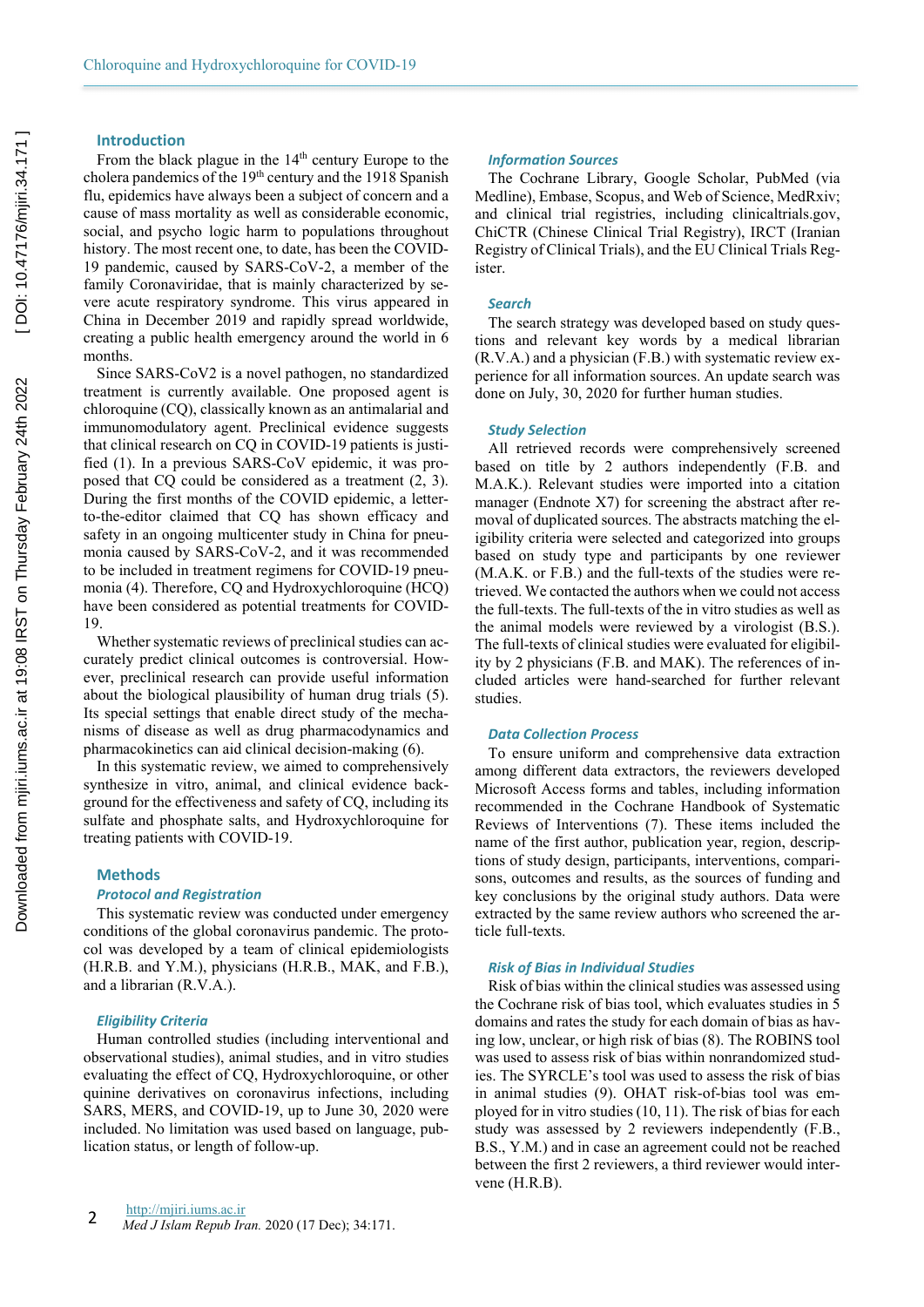# *Summary Measures and Synthesis of Results*

Relative risk and relative risk reduction were used to summarize data for dichotomous outcomes, and mean difference was used for continuous variables. Because of the significant variation in study methodology and outcome measurements, a meta-analysis was not possible for most of the outcomes. Qualitative synthesis was done using the GRADE approach per study outcome**.** We followed the SWIM guidelines for reporting synthesis without metaanalysis (12).Viral clearance was summarized as the odds ratio of the proportion of patients who tested negative on PCR testing within 10 days of medication use.

# **Results**

# *Study Selection*

A total of 24,752 studies were retrieved by searching the mentioned databases, that were screened by title. Of these, 15 435 abstracts were screened and 115 were selected for full-text review. The eligible studies were categorized at this stage based on their subject (in vitro, animal, and human studies) and were assigned to expert authors for fulltext review and final inclusion. Seven human studies were

excluded based on full-text, as they were reviews or perspective articles.

The update search retrieved 1628 studies that were screened by title by 1 author. A total of 248 abstracts were screened and 82 full-text articles were screened by 2 authors independently. Finally, we included 18 non-randomized studies and 6 randomized human studies.

The PRISMA flow diagram is presented in Figure 1.

#### *Study Characteristics*

*Human Studies:* We included 6 RCTs and 14 nonrandomized controlled human studies, all of which were conducted among hospitalized patients. None of the studies were placebo-controlled. Also, pregnant and breastfeeding women as well as patients with underlying conditions were excluded. Most studies compared the recommended dose of HCQ daily (ranging from 400mgs/day to 800mgs/day) with drug regimens without HCQ/CQ. Also, 3 studies used a high dose of HCQ, 6 had AZI, and 2 had Lopinavir/ritonavir as part of their control regimen. The follow-up duration varied among the studies and ranged from 7 to 30 days (Tables 1 and 2).



*Fig. 1.* RISMA Flow Diagram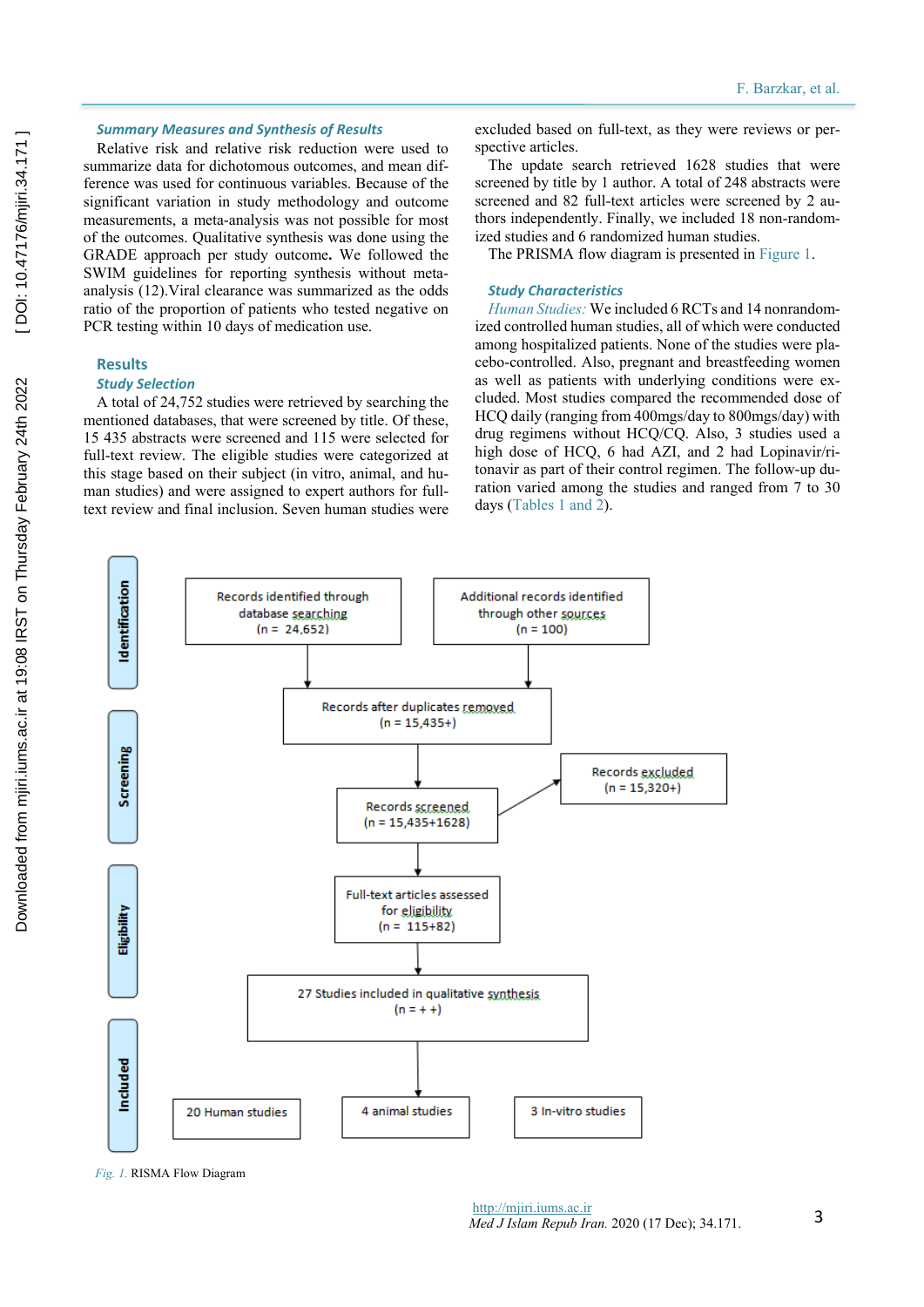#### *Table 1.* The Risk of Bias within Randomized Controlled Trials

| ID                  | First Author                | Random Sequence | <b>Allocation Concealment</b> | <b>Blinding of Participants</b> | Blinding of Outcome | Incomplete Outcome | Selective Reporting | Overall |
|---------------------|-----------------------------|-----------------|-------------------------------|---------------------------------|---------------------|--------------------|---------------------|---------|
|                     |                             | Generation      |                               | and Personnel                   | Assessment          | Data               |                     |         |
|                     | Chen, $Zh1$                 |                 |                               |                                 |                     |                    |                     |         |
|                     | Chen, $J^2$                 |                 |                               |                                 |                     |                    |                     |         |
|                     | Tang, $W^3$                 |                 |                               |                                 |                     |                    |                     |         |
|                     | Borba, MGS <sup>4</sup>     |                 |                               |                                 |                     |                    |                     |         |
|                     | Cavalcanti, AB <sup>5</sup> |                 |                               |                                 |                     |                    |                     |         |
|                     | Huang, $M^6$                |                 |                               |                                 |                     |                    |                     |         |
|                     |                             |                 |                               |                                 |                     |                    |                     |         |
| Guide to the table: | <b>Unclear RoB</b>          | Low RoB         | <b>High Rol</b>               |                                 |                     |                    |                     |         |

1. Allocation concealment and blinding procedures were neither explained in the article nor in the protocol. The outcomes reported were completely different from the ones initially planned in the protocol. In the protocol, the researchers planned to evaluate viral clearance and immunologic response. However, they merely reported clinical outcomes in the article.

2. Unclear description of randomization is given. Antiviral regimens were not the same between groups.

3. Open-label randomized trial. With control group receiving standard care. Reporting of outcomes was complete and dropout frequency was 6 out of 75. Use of intervention varied among participants especially regarding the timing in relation to symptom onset.

4. Randomized controlled trial. The pharmacist distributing the drugs was not blinded, which might have been the source of uncertainty in blinding of participants and personnel.

5. Open-label randomized study with 6-item randomization blocks. Both the patients and the personnel were aware of the randomization group. Selective reporting was unlikely because the protocol was available, and all the predetermined outcomes have been reported. Appropriate use of intention-to-treat analysis makes it unlikely for incomplete reporting to affect study results.

6. Open-label randomized study with 4-item randomization blocks (according to the protocol but not mentioned in the published report). There was a baseline difference between the groups in "days from onset to treatment." Concealment of randomization was done using sealed envelopes. The study protocol was available and the risk of selective reporting was low. However, the published results are preliminary and there is serious risk of data incompleteness.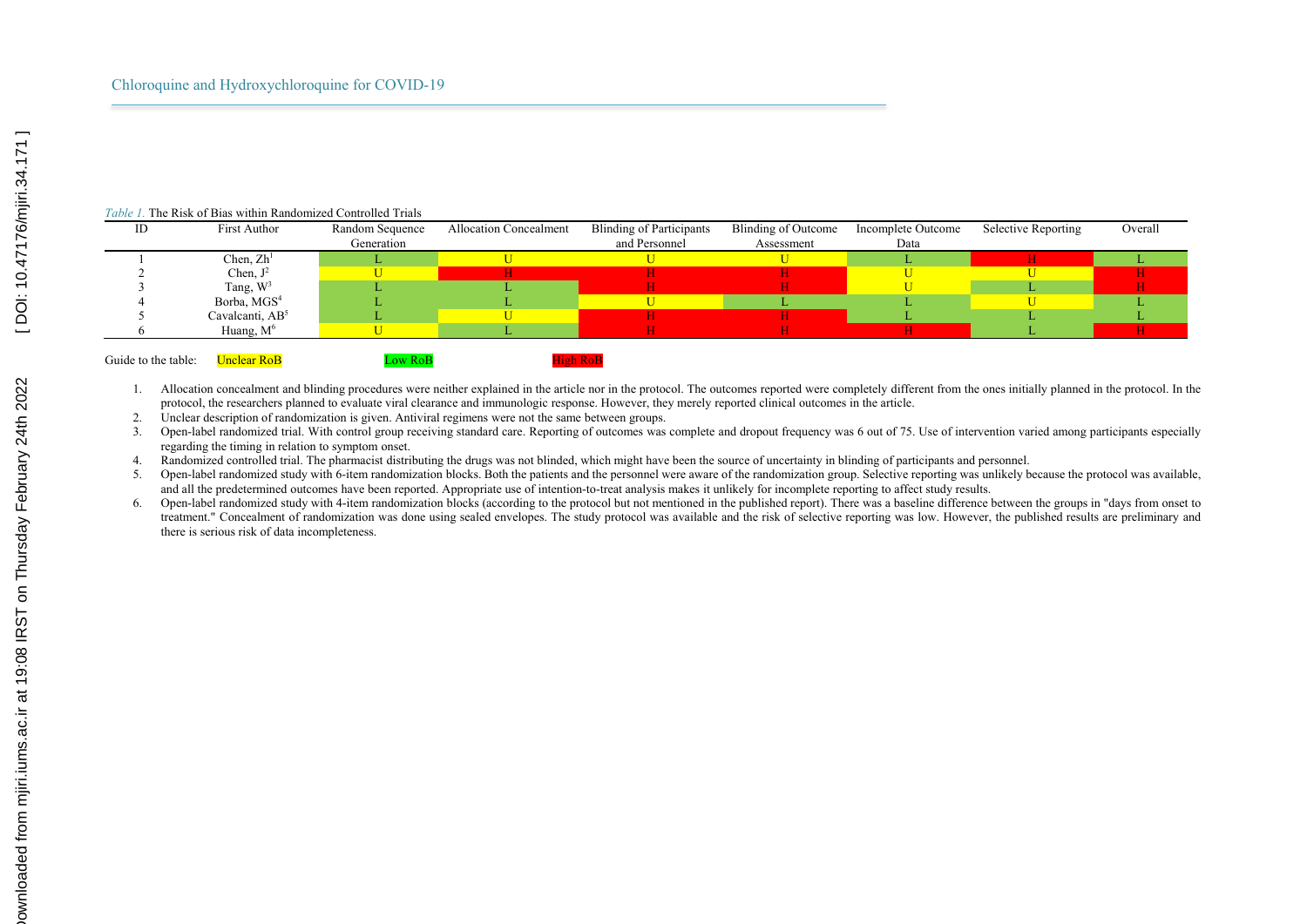| No | First Author                       | Bias due to Confound- | <b>Selection Bias</b> | <b>Classification Bias</b> | Deviation from Exposure | Missing Data           | Measurement of Out-    | Selective Reporting | Overal      |
|----|------------------------------------|-----------------------|-----------------------|----------------------------|-------------------------|------------------------|------------------------|---------------------|-------------|
|    |                                    | <sub>1</sub> ng       |                       |                            |                         |                        | comes                  |                     |             |
|    | Matthieu Mahévas                   |                       |                       |                            | M                       |                        |                        | $\mathbf{N}$        | M           |
|    | Gautret, Philippe                  | М                     | $\mathbf{M}$          |                            |                         |                        | M                      | N <sub>I</sub>      |             |
|    | Singh, Sh                          |                       | M                     |                            |                         | M                      | $\overline{\text{NI}}$ | NI                  |             |
|    | Sbidian                            | M                     |                       |                            |                         |                        | M                      | NI                  |             |
|    | Rosenberg                          | M                     |                       |                            |                         | M                      |                        | NI                  | M           |
|    | Mehra, MR                          | M                     |                       |                            | M                       | $\overline{\text{NI}}$ |                        | NI                  |             |
|    | Mallat, J                          |                       |                       |                            |                         | $\mathbf{M}$           | NI                     | NI                  | $\mathbf C$ |
|    | Magagnoli                          |                       |                       |                            |                         |                        | M                      | L.                  |             |
|    | Lagier, JC                         |                       |                       |                            | $\overline{\rm{M}}$     |                        |                        | NI                  | $\mathbf C$ |
| 10 | Geleris, J                         | M                     | M                     |                            |                         | M                      |                        | NI                  | M           |
|    | Yu, B                              |                       |                       | М                          |                         |                        |                        | NI                  | S           |
|    | Arshad, S                          |                       |                       |                            | M                       |                        |                        | NI                  | M           |
|    | IP, $A$                            |                       | M                     |                            |                         |                        |                        |                     | M           |
|    | Mazzanti,                          |                       |                       |                            | M                       |                        |                        |                     | M           |
|    |                                    |                       |                       |                            |                         |                        |                        |                     |             |
|    | Guide to the table: $L: Low RoB$ ; | NI: No Information;   | M: Moderate RoB;      |                            | <b>S:Serious RoB:</b>   | C: Critical RoB        |                        |                     |             |

1. Observational study with well-matched between-group baseline characteristics, and the same dosage of chloroquine for all patients. Inconsistency in measurement and recording of the outcomes is suspected.<br>2. Children who

Children who usually have milder course of disease were not included to the treatment group, while they were included in the comparison group. No placebo was used in comparison group. Participants and personnel were not bl high dropout rate (6/26) in the treatment group with reasons potentially relevant to the side effects of hydroxychloroquine, including admission to ICU and treatment cessation. An intention-to-treat analysis should have be

- 3. Retrospective cohort analysis of hospital data. Patient selection based on international criteria. Confounding variables addressed by propensity scores in analysis. No information was given on how the exposure use was c given on how outcomes were assessed. The study protocol was not available to assess the selective reporting. No information was given on missing data.
- 4. Retrospective study of hospital data on PCR confirmed COVID19 patients. Augmented inverse probability of treatment weighted (AIPTW) estimates of the average treatment effect (ATE) were used to account for confounding. D using artificial intelligence from data systems and manually from medical text reports. Exposures measured according to hospital-registered prescriptions only.
- 5. Retrospective multicenter cohort. Random sample of patients admitted to 25 hospitals. The exposure dosage and regimens differed across the study sample. A low proportion of patients used HCQ alone. There was inadequate outcome measurement and data extraction were done and there is a high risk of bias due to the variability in exposures and outcome measurements across hospitals.
- 6. Multinational registry analysis (retrospective observational) on patients with PCR-confirmed COVID-19. Confounding was adjusted for in statistical analysis. No protocol was available; therefore, risk of bias due to sele estimated. Outcome assessment is suspected to differ significantly across the study centers and due to the observational nature of the study.

7. Retrospective observational study on patient data from I hospital. The study methodology was poorly reported. All patients had PCR-confirmed COVID-19. There was significant difference in the frequency of comorbidities b groups, and consequently, a serious risk of bias due to confounding. No information was given on missing data. No study protocol was available to confidently assess selective reporting.

- 8. Retrospective observational study in 1 veterans' hospital. All patients had PCR-confirmed COVID19. Propensity score analysis was used to address confounding. Exposure was defined based on the information from hospital r ing for each patient. No study protocol was available to assess selective reporting. Outcome assessment may cause moderate risk of bias due to the observational nature of the study.
- 9. Retrospective cohort study. All patients had PCR and culture-confirmed COVID-19. Cardiovascular disease was more common among the control group. The treatment was initiated at an earlier stage of the infection in this s exposure to the treatments was assessed. No study protocol was available to assess the risk of selective reporting.
- 10. Retrospective observational study at a quaternary, acute care hospital. Patients had PCR confirmed COVID-19. Confounding was adjusted using propensity score matching/analysis. The exposure was evaluated by patient expo or during the admission and thus may vary across participants. No study protocol was available and risk of selective reporting could not be assessed.
- 11. Retrospective observational study on critically-ill (selection bias) inpatients with CT and PCR-confirmed COVID19. There was no significant baseline difference in confounding variables between groups. Patient classific may have been subject to error because mere prescription may not show drug use by the patient. No information is given on how the outcome measurements were standardized.
- 12. A multicenter retrospective observational study on inpatients with PCR-confirmed COVID-19. Treatment regimens were uniform across hospitals. There was moderate risk of bias due to confounding because of the nonrandomiz and that HCQ was used among patients with more severe disease. This may underestimate the effects of chloroquine. This confounding was partially adjusted for statistically.
- 13. Retrospective multicenter cohort based on HER data. The study design made it susceptible to bias due to confounding and misclassification. Drug administration was well documented. There was moderate risk of bias due to
- 14. Initial results of a prospective observational study with an available protocol. Patients had PCR-confirmed COVID-19. Confounding variables have been well adjusted for. Although the study was observational, enough docu for the degree of exposure to drugs. Outcome measurement was at moderate risk of bias due to the nature of nonblinded and observational nature of the study.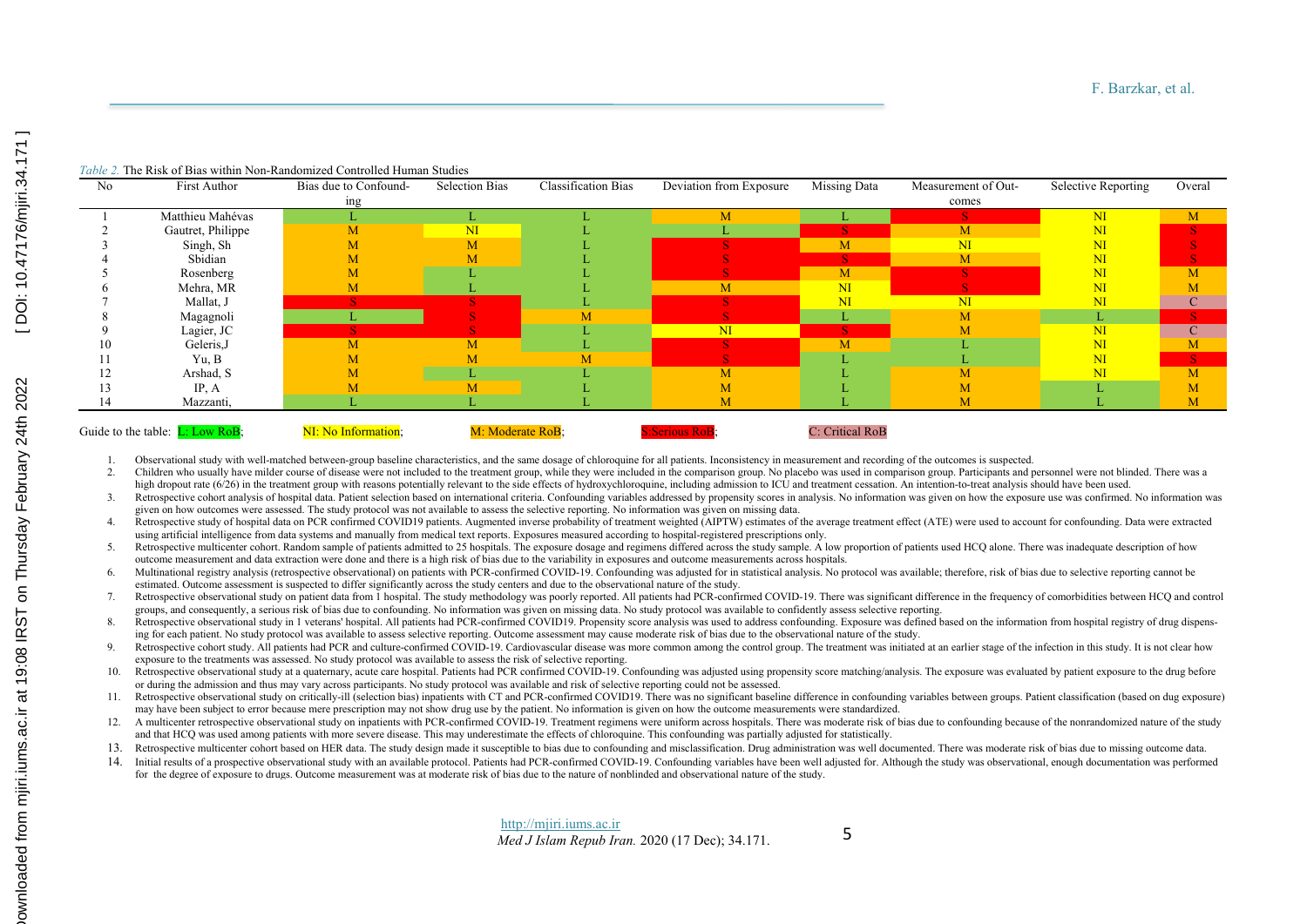*Animal Studies:* One of the animal studies used SARS-CoV-1 in BALB/c female mice and tested the efficiency of Amodiaquine and CQ, with a dose response design detecting the virus replication in lung homogenates. The other 2 animal studies used HCoV-OC43 virus as the model. One of these 2 studies aimed at identifying the effect of CQ-sulphate in adult C57BL/6 mice followed by studying the protective effect of the drug transferred to litters by placenta or milk of the drug treated mothers. The other study optimized the detection of a luciferase labelled virus in adult BALB/c mice but used the drug CQ as a control to block the virus replication and control the background luciferase detection in treated mice. The study characteristics of the 3 animal studies are summarized in Table 3 in Appendix.

Interestingly, 2 of the animal studies included in vitro examinations as part of their design, which were added to the in vitro studies.

#### *Risk of Bias within Studies*

Among the 6 randomized human studies included to the systematic review, the risk of bias due to random sequence generation was unclear among 2 studies. Allocation concealment introduced a high risk of bias in 1 study and was unclear in 2 other studies. Only 1 study was blinded. Two studies were at high risk of bias due to incomplete outcome data, and 1 study was at high risk of bias due to selective reporting. The details are presented in Table 4.

Among the 14 nonrandomized human studies, 7 were at moderate overall risk of bias, 5 were at serious risk, and 2 had a critical risk of bias. The details are presented in Table 5.

Risk of bias was also assessed in animal studies, and they were found to be generally reliable (Table 6).

# *Synthesis of Results*

*Human Studies:* Because of the heterogeneity in the type of included studies, different methods of outcomes assessment, and the statistical methods for summarizing the results, we could not combine the results in a meta-analysis. Therefore, we synthesized the results qualitatively.

Clinical Response: One study showed a reduced mean of days of having fever for patients in the HCQ group compared to the control (2.2 vs 32) and another study showed fewer number of days with fever for the HCQ group compared to the control group. Taking HCQ was also associated with shortened duration of cough in 1 study (an average of 2 vs 3.1 days). In 1 study, administering HCQ was related to a higher rate of clinical improvement within a course of 28 days, whereas in 2 other studies, HCQ treatment was associated with a higher rate of progression to severe illness.

Adverse Events: The most notable adverse events were GI events, death due to unclear cause, and cardiac adverse events, all of which were more prevalent among the HCQ groups compared to controls (SOC). One study that considered the incidence of "any" adverse event showed a higher incidence among the HCQ group compared to that of the control group. The incidence of other symptoms, such as headache, rashes, nausea, and weakness, were low in both groups, without a significant difference between the HCQ and the control groups.

| <i>Table 3.</i> The Risk of Bias within Animal Studies |                       |                           |                            |                             |                                                      |                                      |                            |                        |  |  |  |  |
|--------------------------------------------------------|-----------------------|---------------------------|----------------------------|-----------------------------|------------------------------------------------------|--------------------------------------|----------------------------|------------------------|--|--|--|--|
| <b>First Author</b><br>Study Year                      | Randomization         | Allocation<br>concealment | Experimental<br>conditions | Exposure<br>characteristics | Reliability of<br>outcome as-<br>sessment<br>methods | Blinding of<br>outcome<br>assessment | Incomplete<br>outcome data | Selective<br>Reporting |  |  |  |  |
| Dale L Barnard <sup>1</sup><br>2006                    |                       | 5                         |                            |                             |                                                      |                                      |                            |                        |  |  |  |  |
| Els Keyaerts <sup>2</sup><br>2009                      | $\overline{2}$        | 3                         | $\overline{ }$             | 3                           |                                                      | $\overline{2}$                       | 3                          | 3                      |  |  |  |  |
| Junwei Niu <sup>3</sup><br>2020                        | $\overline{2}$        |                           | $\overline{2}$             |                             |                                                      |                                      | 4                          | 5                      |  |  |  |  |
| Scoring system:                                        | Definitely $High = 1$ |                           | Probably High $= 2$        | Probably Low $=$ 3          |                                                      | Definitely Low $=$ 4                 | Unclear $= 5$              |                        |  |  |  |  |

1. The reporting of the outcome and the statistical methods were appropriate.

2. The presentation on the design of the study has some mistakes and the outcome based on the published design is suboptimal.

3. The number of animals used in the experiment was not clear.

*Table 4.* Virological Response

| Outcome                            | Study             | Outcome description                         | Study design                 | <b>HCO</b> | Control | <b>Effect Estimates</b> | p     |
|------------------------------------|-------------------|---------------------------------------------|------------------------------|------------|---------|-------------------------|-------|
| Viral clearance<br>after 14 days   | Mingxing<br>Huang | Proportion of PCR negative on<br>day 14     | Randomized<br>Clinical study | 10/10      | 11/12   |                         |       |
|                                    | Chen, J           | Proportion of PCR negative on<br>day 7      | <b>RCT</b>                   | 13/14      | 2/16    | 91.00 (7.34–112.94)     | 0.004 |
| Viral clearance<br>After 6-10 days | Gautret, P        | Proportion of PCR negative on<br>day 6      | Non-randomized<br>trial      | 8/16       | 14/16   | $0.142(0.024 - 0.844)$  | 0.03  |
|                                    | Mingxing<br>Huang | Proportion of PCR negative on<br>$d$ av 10  | Randomized<br>Clinical study | 9/10       | 9/10    | $1.00(0.053 - 18.57)$   | 0.99  |
|                                    | Tang, W           | Proportion of PCR negative on<br>day 6      | Randomized trial             | 34/75      | 41/75   | $0.687(0.36-1.30)$      | 0.25  |
|                                    | Lagier            | Proportion of PCR negative<br>after 10 days | Retrospective co-<br>hort    | 643/3119   | 151/618 | $0.803(0.655-0.983)$    | 0.03  |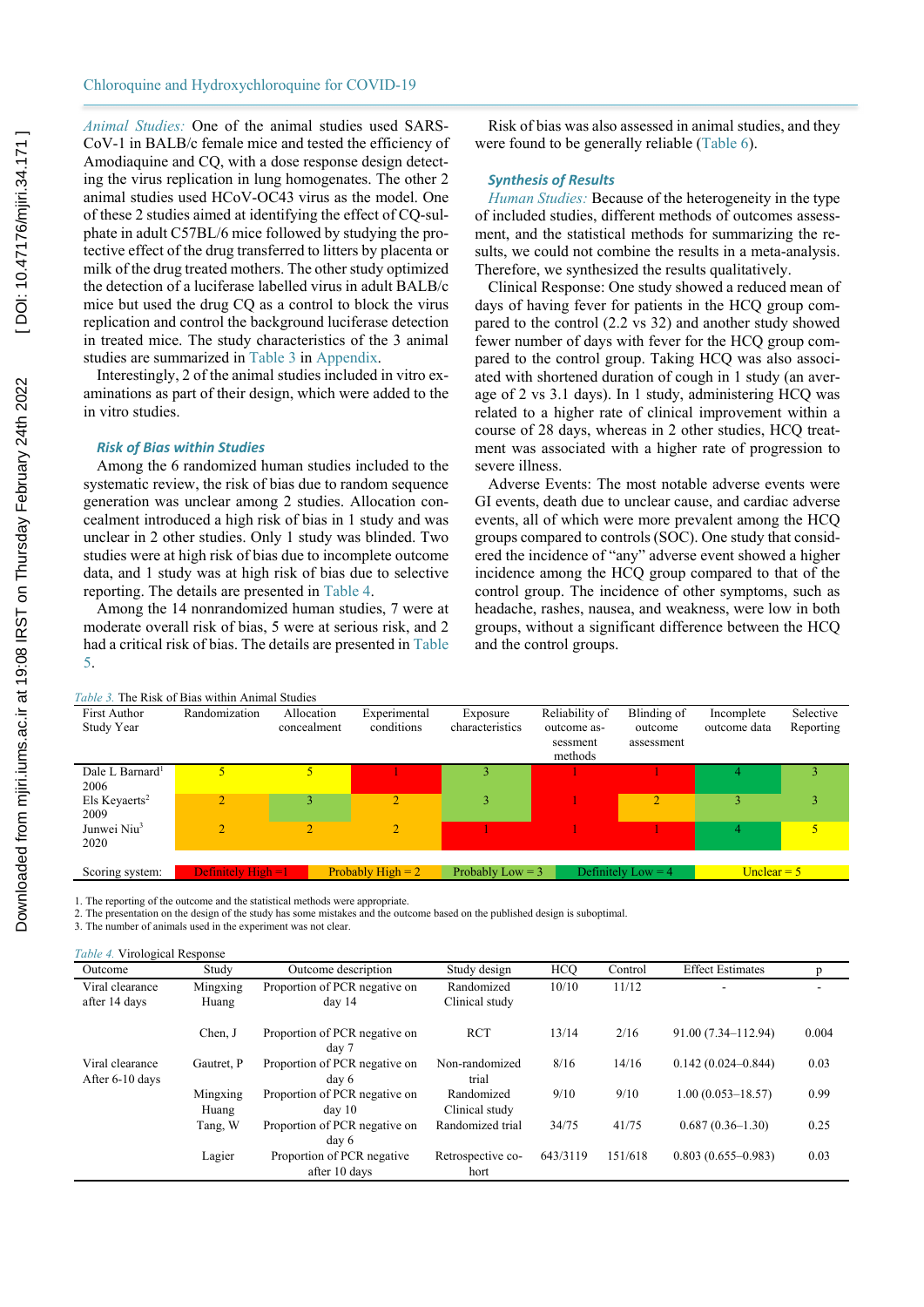Tables 4 to 6 present the synthesis of the effect estimates per outcome and Table 7 is the summary of findings in GRADE format.

*Animal Studies:* Two animal studies showed the effectiveness of CQ in mice models using a wild type HCoV-OC43 and another recombinant rOC43-ns2DelRluc from

| Table 5. Clinical improvement            |                                    |                                                              |                    |           |                                                                                                                        |              |
|------------------------------------------|------------------------------------|--------------------------------------------------------------|--------------------|-----------|------------------------------------------------------------------------------------------------------------------------|--------------|
| Outcome                                  | Study                              |                                                              | Hydroxychloroquine | Control   | <b>Effect Estimate</b><br>(Odds Ratio) Or<br>Mean Difference<br>(SD) with Standard-<br>ized Mean<br>Difference 95 % CI | p            |
| Fever                                    | Chen, Zh                           | Mean days (SD)                                               | 2.2(0.4)           | 3.2(1.3)  | $1.00(0.51-1.48)$                                                                                                      | 0.0001       |
|                                          | Chen, J                            | Median (range)                                               | $1(0-2)$           | $1(0-3)$  | $0.00(-0.50-0.50)$                                                                                                     | 0.98         |
| Cough                                    | Chen, Zh                           | Mean Days (SD)                                               | 2(0.2)             | 3.1(1.5)  | $1.1(0.55-1.64)$                                                                                                       | 0.002        |
| Clinical<br>improvement                  | Tang,                              | The improvement rate of clini-<br>cal symptoms within 28-day | 47/70              | 48/80     | $1.36(0.69-2.66)$                                                                                                      | 0.36         |
| Discharge home or                        | Sbidian                            | Number of patients                                           | 351/623            | 1507/3792 | $1.95(1.64-2.32)$                                                                                                      | 0.001        |
| to a rehab center                        | Magagnoli                          | Number of patients                                           | 70/97              | 140/158   | 2.92 (1.77-4.81)                                                                                                       | 0.001        |
|                                          | Mingxing                           | Proportion of hospital discharge                             | 10/10              | 6/12      |                                                                                                                        | $\mathbf{r}$ |
|                                          | Huang                              | on day 14                                                    |                    |           |                                                                                                                        |              |
|                                          | Mahevas                            | Proportion of patients dis-<br>charged by day 21             | 67/84              | 71/89     | $1(0.9-1.2)$                                                                                                           |              |
| Clinical progres-<br>sion to severe ill- | Chen, Zh                           | Rate of Progression to severe ill-<br>ness                   | 4/31               | 0/31      |                                                                                                                        |              |
| ness                                     | Lagier                             | Combined death/ICU admis-<br>sion/long hospitalization       | 8/101              | 13/162    | $0.98(0.39-2.46)$                                                                                                      | 0.97         |
| Mean length of<br>hospital stay          | Cavalcanti                         | Duration of hospital stay                                    | 9.6(6.5)           | 9.5(7.2)  | $-0.1(-1.58-1.38)$                                                                                                     | 0.89         |
| Radiological re-<br>sponse               | Mingxing<br>Huang                  | Proportion of CT-scan improve-<br>ment (day $10$ )           | 7/10               | 5/12      | $3.26(0.55-19.25)$                                                                                                     | 0.19         |
|                                          |                                    | Proportion of CT-scan improve-<br>ment (day $14$ )           | 10/10              | 9/12      |                                                                                                                        |              |
| Table 6. Adverse events                  |                                    |                                                              |                    |           |                                                                                                                        |              |
| Outcome<br>category                      | Outcome                            | Study                                                        | Hydroxychloroquine | Control   | Effect Estimate (Odds Ra-<br>tio) Or Mean Difference<br>(SD) with Standardized<br>Mean Difference 95 % CI              | p            |
| Fatal outcomes                           | Death (any cause)                  | Sbidian                                                      | 111/623            | 865/3792  | $0.781(0.630 - 0.968)$                                                                                                 | 0.02         |
|                                          |                                    | Gautret, P                                                   | 1/26               | 0/16      |                                                                                                                        |              |
|                                          |                                    | Rosenberg                                                    | 54/271             | 28/221    | $1.715(1.044 - 2.816)$                                                                                                 | 0.03         |
|                                          |                                    | Singh                                                        | 104/910            | 109/910   | $0.948(0.71-1.26)$                                                                                                     | 0.14         |
|                                          |                                    | Lagier                                                       | 2/101              | 4/162     | $0.798(0.14 - 4.43)$                                                                                                   | 0.79         |
|                                          |                                    | Magagnoli                                                    | 27/97              | 18/158    | $3.00(1.54 - 5.81)$                                                                                                    | 0.001        |
|                                          |                                    | Yu, B                                                        | 9/48               | 238/502   | $0.25(0.12-0.53)$                                                                                                      | 0.001        |
|                                          |                                    | Cavalcanti, AB                                               | 7/159              | 6/173     | $1.28(0.42 - 3.89)$                                                                                                    | 0.6          |
|                                          |                                    | Andrew, Ip                                                   | 110/441            | 119/598   | $1.33(1.00-1.79)$                                                                                                      | 0.050        |
|                                          | Combined Intubation                | Mahevas                                                      | 9/84               | 8/89      | $1.2(0.5-3)$                                                                                                           |              |
|                                          | or death                           | Geleris                                                      | 262/811            | 84/565    | $2.73(2.07-3.59)$                                                                                                      | 0.000        |
|                                          |                                    | Mahévas, M                                                   | 3/84               | 4/97      | $0.86(0.18-3.96)$                                                                                                      | 0.84         |
|                                          |                                    | Borba,                                                       | 16/41              | 6/41      | 3.73 (1.28-10.57)                                                                                                      | 0.01         |
| Cardiac adverse                          | Cardiac arrest                     | Rosenberg                                                    | 37/271             | 15/221    | $2.19(1.69-4.11)$                                                                                                      | 0.01         |
| outcomes                                 | Arrhythmia                         | Rosenberg                                                    | 44/271             | 23/221    | $1.668(0.972 - 2.860)$                                                                                                 | 0.06         |
|                                          | QT prolongation                    | Rosenberg                                                    | 39/271             | 13/221    | $2.689(1.397 - 5.17)$                                                                                                  | 0.003        |
|                                          |                                    | Nicholas J Mercuro                                           | 3/37               | 7/53      | $0.579(0.14 - 2.40)$                                                                                                   | 0.45         |
|                                          |                                    | Mahévas, M                                                   | 8/84               |           |                                                                                                                        |              |
| Severity-related<br>outcomes             | Need for mechanical<br>ventilation | Rosenberg                                                    | 51/271             | 18/221    | $2.61(1.47-4.62)$                                                                                                      | 0.001        |
|                                          | ICU transfer                       | Singh                                                        | 46/910             | 57/910    | $0.796(0.53-1.18)$                                                                                                     | 0.26         |
|                                          |                                    | Cavalcanti, AB                                               | 12/159             | 12/173    | $1.09(0.47-2.51)$                                                                                                      | 0.83         |
|                                          |                                    | Rosenberg                                                    | 55/271             | 27/221    | $2.19(1.16-4.11)$                                                                                                      | 0.01         |
|                                          |                                    | Sbidian                                                      | 206/623            | 739/3792  | $2.04(1.69-2.45)$                                                                                                      |              |
|                                          |                                    | Mahevas                                                      | 24/84              | 23/95     | $1.25(0.64-2.44)$                                                                                                      | 0.50         |
|                                          |                                    |                                                              |                    |           |                                                                                                                        |              |

[DOI: 10.47176/mjiri.34.171] [Downloaded from mjiri.iums.ac.ir at 19:08 IRST on Thursday February 24th 2022 \[ DOI: 10.47176/mjiri.34.171 \]](http://mjiri.iums.ac.ir/article-1-7173-en.html) Downloaded from mjiri.iums.ac.ir at 19:08 IRST on Thursday February 24th 2022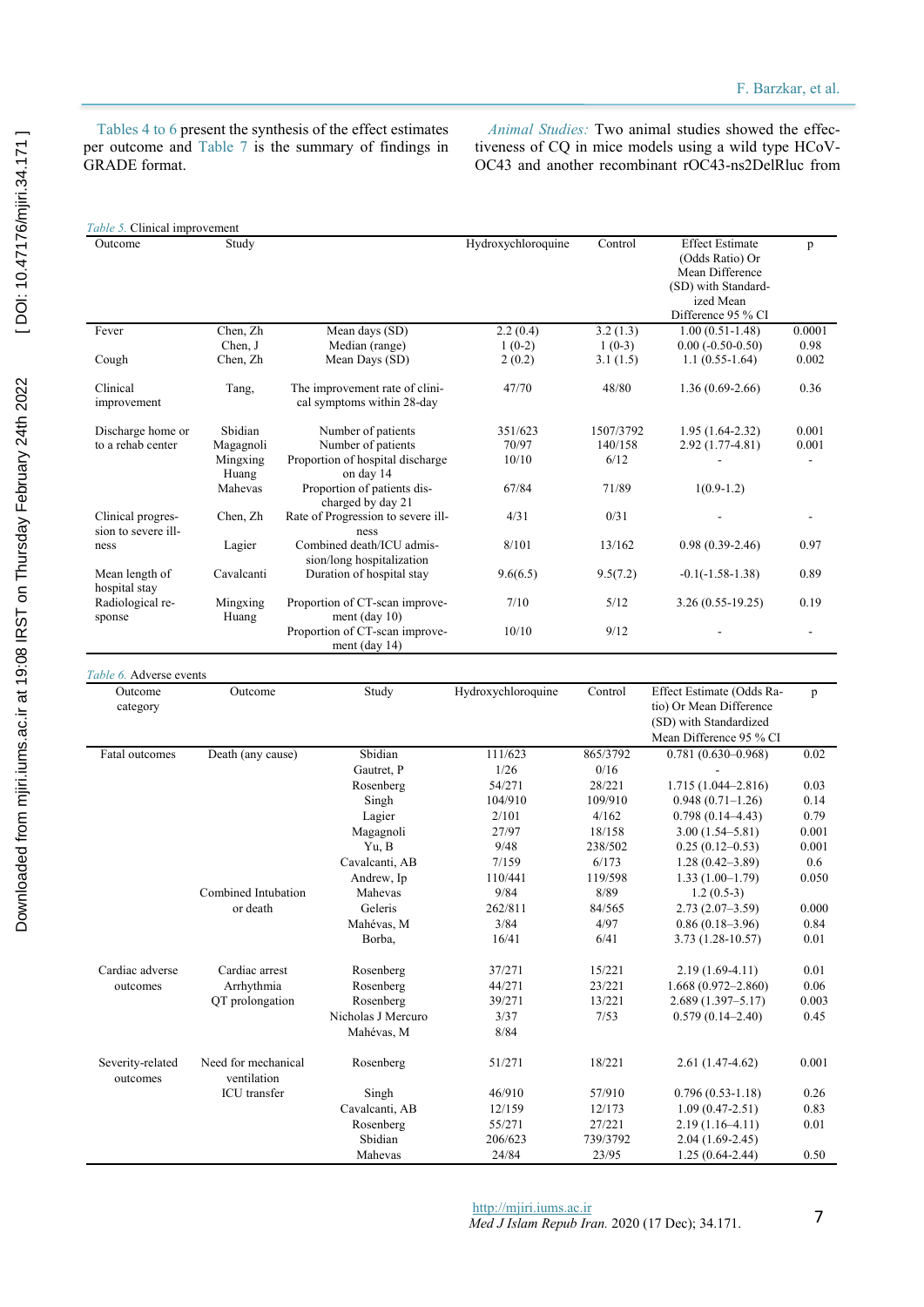| Table 6. Ctd                     |                         |                |                    |               |                                                                                                                          |       |
|----------------------------------|-------------------------|----------------|--------------------|---------------|--------------------------------------------------------------------------------------------------------------------------|-------|
| Outcome<br>category              | Outcome                 | Study          | Hydroxychloroquine | Control       | <b>Effect Estimate (Odds</b><br>Ratio) Or Mean Differ-<br>ence (SD) with Standard-<br>ized Mean Difference 95<br>$\%$ CI | p     |
| Gastrointestinal<br>adverse out- | Gastrointestinal        | Chen, J        | 4/13(26.7%)        | 3/14<br>(20%) | $1.62(0.28 - 9.25)$                                                                                                      | 0.58  |
| comes                            | Nausea                  | Gautret, P     | 1/26               | 0/16          |                                                                                                                          |       |
|                                  |                         | Mingxing Huang | 4/10               | 0/12          |                                                                                                                          |       |
|                                  | Diarrhea                | Rosenberg      | 22/271             | 16/221        | $1.13(0.58 - 2.21)$                                                                                                      | 0.71  |
| Other adverse                    | Any Adverse effect      | Tang           | 21/70              | 7/80          | $4.49(1.75-11.31)$                                                                                                       | 0.001 |
| outcomes                         |                         | Mingxing Huang | 5/10               | 0/12          |                                                                                                                          |       |
|                                  | Rash                    | Chen, Zh       | 1/31               | 0/31          |                                                                                                                          |       |
|                                  | Hypoglycemia            | Rosenberg      | 9/271              | 6/221         | $1.230(0.44-3.51)$                                                                                                       | 0.38  |
|                                  | Paresthesia             | Tang           | 9/80               | 2/80          | $4.943(1.03-23.65)$                                                                                                      | 0.04  |
|                                  | Paresthesia<br>Weakness | Chen, J        | 1/13               | 0/14          |                                                                                                                          |       |

#### *Table 7.* GRADE summary of findings table

| Outcomes                                                                                               | $N2$ of participants<br>(studies)      | Certainty of the evi-<br>dence                | Comments                                                                                                                                                                                                                                                                         |
|--------------------------------------------------------------------------------------------------------|----------------------------------------|-----------------------------------------------|----------------------------------------------------------------------------------------------------------------------------------------------------------------------------------------------------------------------------------------------------------------------------------|
|                                                                                                        |                                        | (GRADE)                                       |                                                                                                                                                                                                                                                                                  |
| Virological<br>Response<br>assessed<br>with:<br>negative<br>throat swabs on day 6-7<br>post-enrollment | 232<br>(9 RCTs)                        | $\mathbb{W}^*$<br>VERY LOW <sup>a,b,c,d</sup> | The evidence is very uncertain about the effect of hydroxychlo-<br>roquine on the rate of viral clearance after one week of treat-<br>ment. There are two RCTs, two non-randomized trials, and two<br>retrospective cohort studies with significantly inconsistent re-<br>sults. |
| Symptom Improvement                                                                                    | 286<br>(4 RCTs)                        | $\oplus$<br>VERY LOW a,b,e,f,g                | The evidence is very uncertain about the effect of hydroxychlo-<br>roquine on symptom Improvement. The study results are incon-<br>sistent and inconclusive.                                                                                                                     |
| Radiological Progression                                                                               | 89<br>(2 RCTs)                         | $\sqrt{2}$<br>VERY LOW <sup>d,1</sup>         | Hydroxychloroquine may have little positive to no effect on ra-<br>diological progression but the evidence is very uncertain and<br>more research is needed.                                                                                                                     |
| <b>ICU</b> Admission                                                                                   | 5433<br>(5 observational<br>studies)   | $\oplus$<br>VERY LOW <sup>b,h,i</sup>         | The evidence is very uncertain whether chloroquine/hy-<br>droxychloroquine could affect the rate of ICU admission.                                                                                                                                                               |
| Cardiac Adverse Events                                                                                 | 501<br>(5 RCTs)                        | $\oplus$<br>VERY LOW b.j.k                    | Hydroxychloroquine may significantly increase the rate of ad-<br>verse events especially QT prolongation and cardiovascular<br>death but the evidence is very uncertain.                                                                                                         |
| Death                                                                                                  | 10668<br>(10 observational<br>studies) | $\oplus$<br>VERY LOW a,b,d,e,g                | Current available evidence is very uncertain whether and in<br>what direction chloroquine/hydroxychloroquine could affect<br>mortality due to COVID-19. The evidence is inconclusive and<br><i>inconsistent.</i>                                                                 |
| Gastrointestinal Adverse Ef-<br>fects<br>follow up: range 5 days to 30<br>days                         | 693<br>(6 observational<br>studies)    | $\mathbb{W}$<br><b>VERY LOW</b>               | The evidence is very uncertain and variable regarding the effect<br>of HCQ on the rate of gastrointestinal adverse events (nau-<br>sea/vomiting/diarrhea) in patients with COVID19.                                                                                              |

*Explanations*

a. Three studies reported this outcome. None was blinded and one was not randomized.

b. There is significant heterogeneity in trial results. This might be due to differences in outcome measurements and also study populations.

c. Total number of patients in the control group=110. confidence intervals

d. There is special concern for publication bias due to the recent emergence of the disease and the timing of this review. Trials that are not published yet may show different results.

e. None of the studies were placebo-controlled and the standard-of-care which was the control intervention in all of the studies, differed within and across studies. The methods of outcome measurement also differed across studies. Another concern is about time from symptom-onset to treatment initiation which is different and not described in adequate detail.

f. Total number of patients in the control group for this outcome =111

g. Precision is downgraded due to the wide confidence intervals of effect estimates as presented in the results table.

h. Please refer to risk of bias table.

i. Total number of events in the control group was 21.

j. The quality is downgraded due to risk of bias concerns. None of the studies measured the adverse effects systematically. There is a special concern for under detection

of side effects in the included studies.

k. Total number of events in control group was 12.

l. total number of events in the control group was 9.

which the ns-2 gene was replaced with a reporter gene. In both models, intracerebral inoculation of the virus was treated with CQ and improved the survival of the infected mice compared with the animals in the control group. The

models were not similar: one study examined survival in suckling mice but the other assessed survival of adult mice. Also, the viruses were not identical in the 2 models. CQ in another mice model did not block infection by SARS-CoV.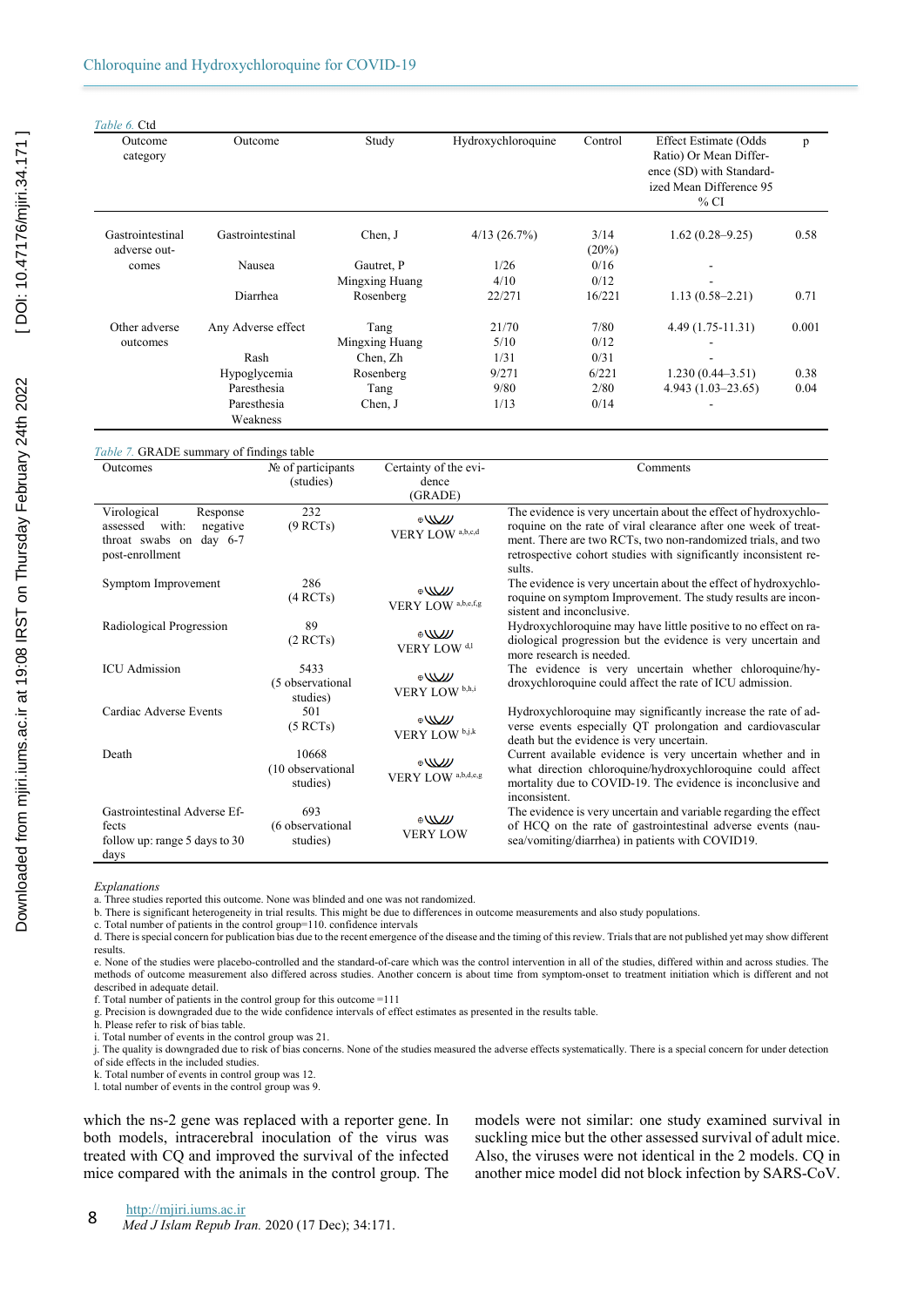*In vitro Studies:* Recent studies of COVID-19 showed promising results with CQ and HCQ in Vero cell models reported in 3 studies published in 2020 (13). Also, all studies, except 1 which used human primary cells, reported the efficiency of the drug in cell models. Although the selectivity index of the studies varied, they generally show that the drug is safe. Additionally, the amount of virus used to assess the blocking effect of the drugs on virus replication varied between studies, and higher viral inoculates correlated with a higher dose of drug needed to block the virus infection. All in vitro studies supported the antiviral effect of CQ and HCQ in human coronaviruses, including SARS, MERS, and COVID-19. Factors that may limit the applicability of these results include the use of established cell lines, mostly Vero cells, and only 1 or 2 strains of each virus.

# **Discussion**

#### *Summary of the Evidence*

Figure 2 presents a concept map of the interaction between HCQ and different mechanisms involved in pathogenesis of COVID19.

#### *Antiviral Effects of CQ/HCQ*

HCQ has been proposed to have antiviral activity and has been used against many viral infections, including HIV (14- 26), influenza (27-32), chikungunya virus (33-39), and many other viruses (36, 37, 40-44), albeit with variable levels of clinical effectiveness. Our systematic review reveals a consistently positive antiviral effect for HCQ in vitro and animal studies; however, these effects varied significantly in human studies. Most of human studies used the drug at later stages of the illness compared with animal studies, which may be the reason for the inconsistency in findings

across human and animal studies. Moreover, previous studies have shown that animal studies cannot accurately predict clinical outcomes in humans (6). This concept has been reproduced in our systematic review. Thus, based on these limited findings, we cannot conclude whether HCQ is a safe and effective antiviral agent for the treatment of COVID19.

#### *Immunomodulatory Effects of CQ/HCQ*

COVID-19 is asymptomatic to mildly symptomatic in most patients. However, in a smaller number of patients with more severe disease, severe inflammatory response, cytokine storm, and microphage activation syndrome, it may lead to ARDS and multiorgan failure, which may potentially lead to death (45, 46). Cytokine release syndrome (CRS) is associated with higher adverse outcomes among patients with COVID19 (47-49) and may indirectly decrease viral clearance via decreasing T-cell number and function (50, 51). Immune modulating drugs such as steroids have been shown to improve outcomes (52, 53). Hydroxychloroquine is one of these potential agents that modulates immune reaction by decreasing pro-inflammatory cytokine release and decreasing the risk of macrophage activation syndrome in patients with systemic lupus erythematous without significant immunosuppression (54-60). In our systematic review, 2 included clinical studies evaluated immunologic markers in COVID-19 patients under treatment with HCQ and found significant reduction in inflammatory cytokines in these patients, although the overall quality of these studies was very low (61, 62). Three other studies compared cytokines (IL-6 and TNF-alpha) between HCQ and SOC patients and did not find any significant difference, but our certainty in these results is also very low  $(63-67)$ .



*Fig. 2.* Concept Note

http://mjiri.iums.ac.ir *Med J Islam Repub Iran.* 2020 (17 Dec); 34.171.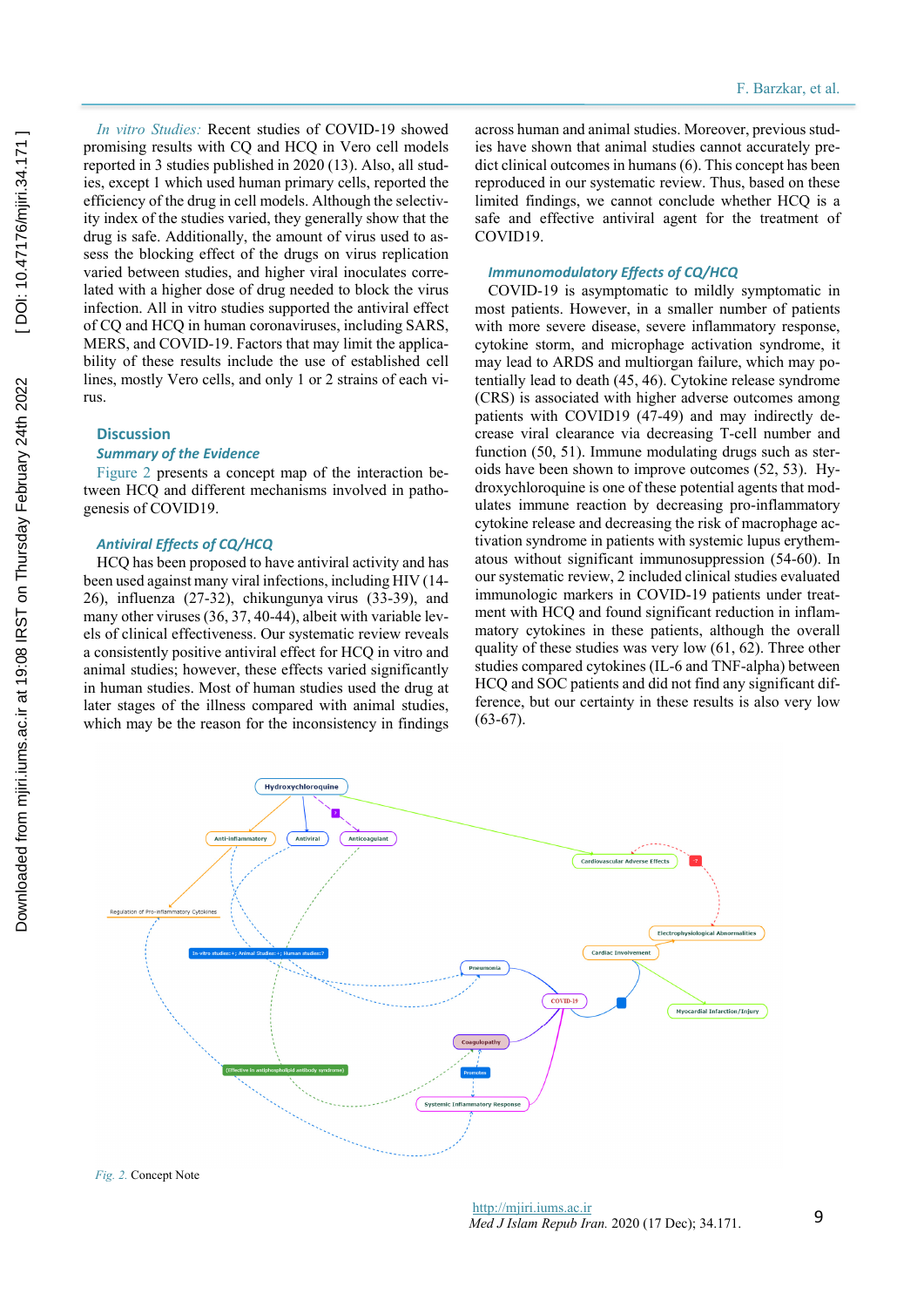#### *Anticoagulant Effects of CQ/HCQ*

In light of the evidence suggesting hypercoagulable state and its possible role in the pathogenesis of severe COVID-19, this particular pathway may be an important target for treatment (68, 69). Anticoagulants have been shown to decrease mortality in COVID-19 patients (70). In 1 study, patients with COVID19-associated pneumonia had a markedly higher level of D-dimer and higher platelet count than patients with non-COVID-19-associated pneumonia (71). A multicenter study that included 150 patients with COVID-associated ARDS found that >95% of the patients had an elevated D-dimer level and 50 of 57 of the tested patients were positive for lupus anticoagulant antibodies (72). Nevertheless, these results are inconsistent with another study which found no association between antiphospholipid antibodies and COVID-19 prothrombotic state (73). In another cohort of hospitalized patients with COVID-19, the hypercoagulable state in these patients is more consistent with a severe inflammatory state than DIC (74). HCQ has been shown to decrease thrombotic events in patients with antiphospholipid syndrome by interfering with assembly of endosomal NADPH oxidase-2, which is involved in thrombotic events and affects inflammatory state in antiphospholipid syndrome (58, 75).

#### *Drug and Disease-related Adverse Outcomes*

Cardiovascular events, including acute cardiac injury, shock, and arrhythmias, were present in 7.2%, 8.7%, and 16.7% of patients with COVID-19, according to a cohort study of hospitalized patients (76). These patients are at an increased risk of in-hospital events, including ICU admission and death (77-79). In a recent study, a combination of azithromycin and HCQ was associated with an increase in the QTc interval to more than 500 milli seconds in 11% of the 84 patients with COVID-19. This effect was significantly more common among patients with renal failure (80). In a retrospective cohort study on multinational databases collectively including millions of patients, it was found that new users of HCQ alone were not at a significantly increased risk of adverse effects; nonetheless, its combination with azithromycin was associated with an increased risk of death associated with cardiovascular events among patients with rheumatoid arthritis (81). These findings present indirect evidence on cardiovascular outcomes among chloroquine users. Moreover, the doses and diseasedrug interaction and effect on the heart may differ considerably in COVID-19. Therefore, clinicians should be especially cautious about the cardiac adverse effects of chloroquine, especially its combination with azithromycin or Oseltamiovir, and their possible synergistic activity with COVID-19 effects on the heart (82).

Toxicity with quinine agents, including chloroquine and HCQ, has also been reported to cause pulmonary side effects, including an ARDS-like syndrome (83-85), bronchiolitis obliterans organizing pneumonia (BOOP) (86), and pulmonary edema (87-89). A retrospective study of Wuhan patients with COVID-19 reported nervous system involvement among 78 of 214 (36.4%) patients as a part of the clinical presentation in COVID-19. It involves both the periph-

eral and the central nervous system, with symptoms ranging from dizziness and headache to impairments in taste and smell and even to stroke, seizures, and encephalitis. The proposed pathophysiologic mechanism is a direct brain invasion as in SARS and MERS (90). Seizure has also been reported with chloroquine use, although this was not confirmed in trials as an adverse effect, clinicians should be cautious when prescribing this drug in patients with epilepsy (91).

#### *Relevance to Researchers and Care Providers*

The available studies have significant methodological limitations, many of which are due to the difficulties associated with the special circumstances during a pandemic. Whether chloroquine can be clinically effective remains a question. One potential reason for the inconsistency between preclinical and clinical studies can be the interval between infection and treatment initiation, which may affect the potential antiviral effects of chloroquine. We recommend researchers to design trials of chloroquine at earlier phases of the infection and among outpatients. We also recommend systematic and globally homogenous monitoring and reporting of the side effects and clinical outcomes.

# *Relevance to Care providers*

Based on current evidence, we recommend clinicians against the routine use of chloroquine/HCQ in patients with COVID-19, as the drug has not shown clinical efficacy and may be associated with life-threatening side effects, especially when prescribed with other routinely prescribed medications, such as azithromycin and Oseltamiovir. Thus, special care must be taken for patients at risk for QT prolongation.

#### *Limitations of the Evidence and the Review*

The quality of the included studies was low to very low. No placebo-controlled studies were available and only one of the studies was blinded. There was significant variation in outcomes and methodology across the studies, thus, a meta-analysis could not be conducted. All of the studies included hospitalized patients only and the results cannot be generalized to all patients with COVID-19.

#### *Novelty*

We present a holistic viewpoint by synthesizing the in vitro, animal, and human (observational and interventional) evidence on the benefits and risks associated with the use of chloroquine/HCQ in patients with COVID-19 with a rigorous methodology. A few systematic reviews have already been published that focused on the same review question. However, our study is unique in presenting a holistic approach combining the results from preclinical studies with nonrandomized and randomized human studies and presenting a basic science based clinically oriented viewpoint.

#### **Conclusion**

There is insufficient evidence to draw conclusions on the efficacy and safety of chloroquine and Hydroxychloroquine based on current evidence. Available studies have significant methodological limitations and the results are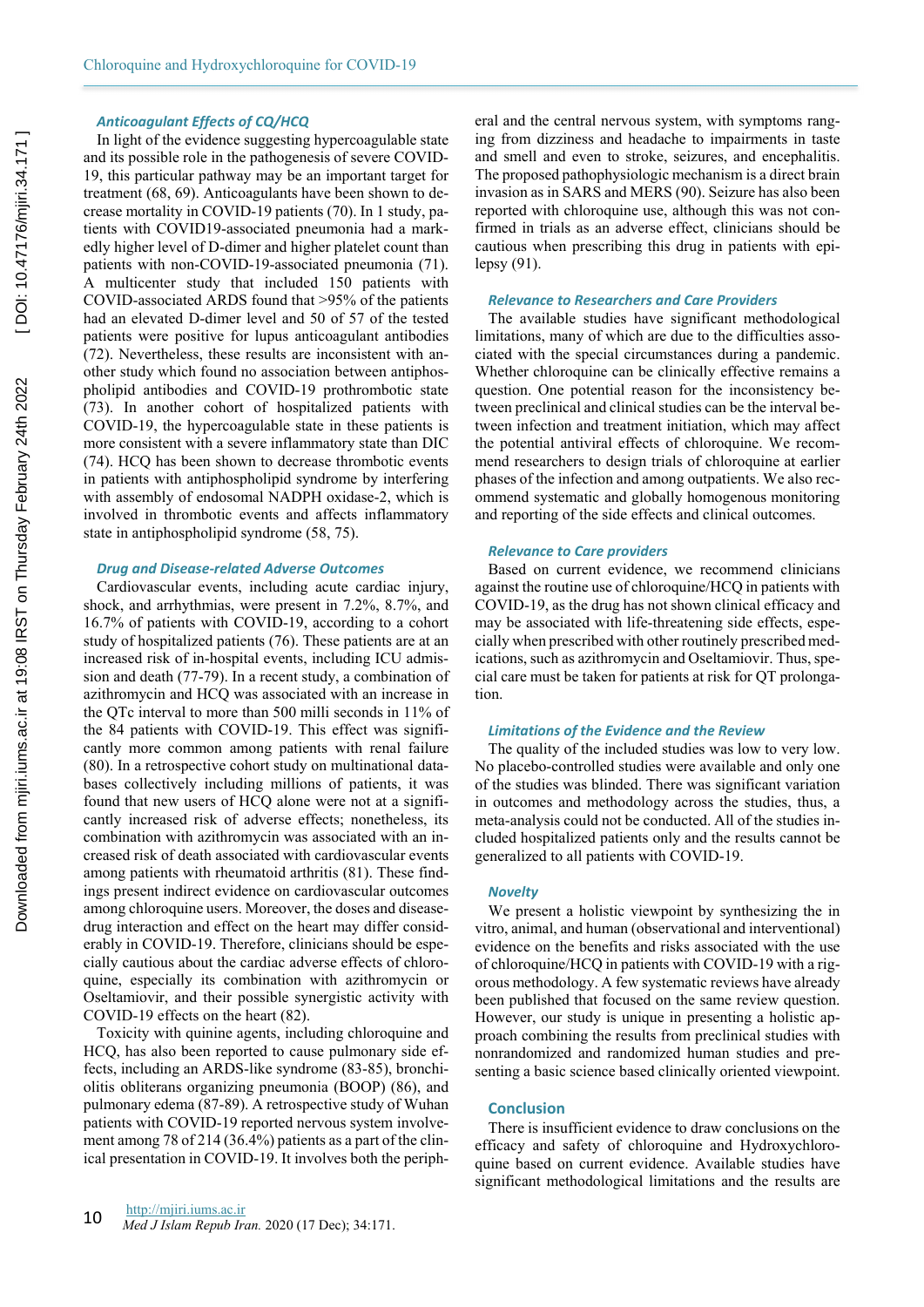#### inconsistent.

# *Conflict of Interests*

The authors declare that they have no competing interests.

#### **References**

- 1. Cortegiani A, Ingoglia G, Ippolito M, Giarratano A, Einav S. A systematic review on the efficacy and safety of chloroquine for the treatment of COVID-19. J Crit Care. 2020; 3(10):279-283
- 2. Savarino A, Boelaert JR, Cassone A, Majori G, Cauda R. Effects of chloroquine on viral infections: An old drug against today's diseases? Lancet Infect Dis. 2003;3(11):722-7.
- 3. Cinatl Jr J, Michaelis M, Hoever G, Preiser W, Doerr HW. Development of antiviral therapy for severe acute respiratory syndrome. Antiviral Res. 2005;66(2-3):81-97.
- 4. Gao J, Tian Z, Yang X. Breakthrough: Chloroquine phosphate has shown apparent efficacy in treatment of COVID-19 associated pneumonia in clinical studies. Biosci Trends. 2020;vol(no):pp.
- 5. Cox LA. Modernizing the Bradford Hill criteria for assessing causal relationships in observational data. Crit Rev Toxicol. 2018;48(8):682- 712.
- 6. Pound P, Ritskes-Hoitinga M. Can prospective systematic reviews of animal studies improve clinical translation? J Transl Med. 2020;18(1):15-44
- 7. Higgins JP, Thomas J, Chandler J, Cumpston M, Li T, Page MJ, et al. Cochrane handbook for systematic reviews of interventions: John Wiley  $&$  Sons: 2019.
- 8. Higgins JP, Altman DG, Gøtzsche PC, Jüni P, Moher D, Oxman AD, et al. The Cochrane Collaboration's tool for assessing risk of bias in randomised trials. BMJ. 2011;343:d5928.
- 9. Hooijmans CR, Rovers MM, De Vries RB, Leenaars M, Ritskes-Hoitinga M, Langendam MW. SYRCLE's risk of bias tool for animal studies. BMC Med Res Methodol. 2014;14(1):43.
- 10. Morgan RL, Thayer KA, Santesso N, Holloway AC, Blain R, Eftim SE, et al. Evaluation of the risk of bias in non-randomized studies of interventions (ROBINS-I) and the 'target experiment'concept in studies of exposures: rationale and preliminary instrument development. Environ Int. 2018;120:382-7.
- 11. Pega F, Norris SL, Backes C, Bero LA, Descatha A, Gagliardi D, et al. RoB-SPEO: A tool for assessing risk of bias in studies estimating the prevalence of exposure to occupational risk factors from the WHO/ILO Joint Estimates of the Work-related Burden of Disease and Injury. Environ Int. 2020;135:105039.
- 12. Campbell M, McKenzie JE, Sowden A, Katikireddi SV, Brennan SE, Ellis S, et al. Synthesis without meta-analysis (SWiM) in systematic reviews: reporting guideline. BMJ. 2020;368:l6890.
- 13. Niu J, Shen L, Huang B, Ye F, Zhao L, Wang H, et al. Non-invasive bioluminescence imaging of HCoV-OC43 infection and therapy in the central nervous system of live mice. Antiviral Res. 2020;173:104646.
- 14. Bhushan P, Aggarwal A, Baliyan V. Complete clearance of cutaneous warts with hydroxychloroquine: Antiviral action?. Indian J Dermatol. 2014 Mar;59(2):211.
- 15. Engchanil C, Kosalaraksa P, Lumbiganon P, Lulitanond V, Pongjunyakul P, Thuennadee R, et al. Therapeutic potential of chloroquine added to zidovudine plus didanosine for HIV-1 infected children. J Med Assoc Thai. 2006;89(8):1229-36.
- 16. Isaac LM, del Carmen MGM, Guillermo VRJ, Enrique RMM, Sergio FH, César RB, et al. Effect of Tenofovir/Emtricitabine/Efavirenz with and without Chloroquine in Patients with HIV/AIDS C3: Double Blinded Randomized Clinical Trial. J Pharmacovigil. 2015;4(3):100- 10.
- 17. Jacobson JM, Bosinger SE, Kang M, Belaunzaran-Zamudio P, Matining RM, Wilson CC, et al. The Effect of Chloroquine on Immune Activation and Interferon Signatures Associated with HIV-1. AIDS Res Hum Retrovir. 2016;32(7):636-47.
- 18. Laurens MB, Mungwira RG, Nyirenda OM, Divala TH, Kanjala M, Muwalo F, et al. TSCQ study: a randomized, controlled, open-label trial of daily trimethoprim-sulfamethoxazole or weekly chloroquine among adults on antiretroviral therapy in Malawi: study protocol for a randomized controlled trial. Trials. 2016;17(1):322.
- 19. Murray SM, Down CM, Boulware DR, Stauffer WM, Cavert WP, Schacker TW, et al. Reduction of immune activation with chloroquine

therapy during chronic HIV infection. J Virol. 2010;84(22):12082-6.

- 20. Paton N, Aboulhab J. Hydroxychloroquine, hydroxyurea and didanosine as initial therapy for HIV‐infected patients with low viral load: safety, efficacy and resistance profile after 144 weeks. HIV Med. 2005;6(1):13-20.
- 21. Paton NI, Aboulhab J, Karim F. Hydroxychloroquine, hydroxycarbamide, and didanosine as economic treatment for HIV-1. Lancet. 2002;359(9318):1667-8.
- 22. Paton NI, Goodall RL, Dunn DT, Franzen S, Collaco-Moraes Y, Gazzard BG, et al. Effects of hydroxychloroquine on immune activation and disease progression among HIV-infected patients not receiving antiretroviral therapy: a randomized controlled trial. JAMA. 2012;308(4):353-61.
- 23. Piconi S, Parisotto S, Rizzardini G, Passerini S, Terzi R, Argenteri B, et al. Hydroxychloroquine drastically reduces immune activation in HIV-infected, antiretroviral therapy–treated immunologic nonresponders. Am J Hematol. 2011;118(12):3263-72.
- 24. Routy JP, Angel JB, Patel M, Kanagaratham C, Radzioch D, Kema I, et al. Assessment of chloroquine as a modulator of immune activation to improve CD4 recovery in immune nonresponding HIV-infected patients receiving antiretroviral therapy. HIV Med. 2015;16(1):48-56.
- 25. Sperber K, Chiang G, Chen H, Ross W, Chusid E, Gonchar M, et al. Comparison of hydroxychloroquine with zidovudine in asymptomatic patients infected with human immunodeficiency virus type 1. Clin. Ther. 1997;19(5):913-23.
- 26. Sperber K, Louie M, Kraus T, Proner J, Sapira E, Lin S, et al. Hydroxychloroquine treatment of patients with human immunodeficiency virus type 1. Clin Ther. 1995;17(4):622-36.
- 27. Di Trani L, Savarino A, Campitelli L, Norelli S, Puzelli S, D'Ostilio D, et al. Different pH requirements are associated with divergent inhibitory effects of chloroquine on human and avian influenza A viruses. Virol J. 2007;4(1):39.
- 28. Garulli B, Di Mario G, Sciaraffia E, Accapezzato D, Barnaba V, Castrucci MR. Enhancement of T cell-mediated immune responses to whole inactivated influenza virus by chloroquine treatmentin vivo. Vaccine. 2013;31(13):1717-24.
- 29. Vigerust DJ, McCullers JA. Chloroquine is effective against influenza A virus in vitro but not in vivo. Influenza Other Respir Viruses. 2007;1(5‐6):189-92.
- 30. Yan Y, Zou Z, Sun Y, Li X, Xu KF, Wei Y, et al. Anti-malaria drug chloroquine is highly effective in treating avian influenza A H5N1 virus infection in an animal model. Cell Res. 2013;23(2):300-2.
- 31. Ooi EE, Chew JSW, Loh JP, Chua RC. In vitro inhibition of human influenza A virus replication by chloroquine. Virol J. 2006;3(1):39.
- 32. Shibata M, Aoki H, Tsurumi T, Sugiura Y, Nishiyama Y, Suzuki S, et al. Mechanism of uncoating of influenza B virus in MDCK cells: action of chloroquine. J Gen Virol. 1983;64(5):1149-56.
- 33. Brighton SW. Chloroquine phosphate treatment of chronic Chikungunya arthritis. An open pilot study. S Afr Med J. 1984;66(6):217-8.
- 34. Chopra A, Saluja M, Venugopalan A. Effectiveness of chloroquine and inflammatory cytokine response in patients with early persistent musculoskeletal pain and arthritis following chikungunya virus infection. Arthritis Rheumatol. 2014;66(2):319-26.
- 35. De Lamballerie X, Boisson V, Reynier JC, Enault S, Charrel RN, Flahault A, et al. On chikungunya acute infection and chloroquine treatment. Vector Borne Zoonotic Dis. 2008;8(6):837-9.
- 36. Dowall SD, Bosworth A, Watson R, Bewley K, Taylor I, Rayner E, et al. Chloroquine inhibited Ebola virus replication in vitro but failed to protect against infection and disease in the in vivo guinea pig model. J Gen Virol. 2015;96(Pt 12):3484.
- 37. Falzarano D, Safronetz D, Prescott J, Marzi A, Feldmann F, Feldmann H. Lack of protection against ebola virus from chloroquine in mice and hamsters. Emerg Infect Dis. 2015;21(6):1065-7.
- 38. Ravindran V, Alias G. Efficacy of combination DMARD therapy vs. hydroxychloroquine monotherapy in chronic persistent chikungunya arthritis: a 24-week randomized controlled open label study. J Clin Rheumatol. 2017;36(6):1335-40.
- 39. Tricou V, Minh NN, Van TP, Lee SJ, Farrar J, Wills B, et al. A randomized controlled trial of chloroquine for the treatment of dengue in Vietnamese adults. PLOS Negl Trop Dis. 2010;4(8).
- 40. Li C, Zhu X, Ji X, Quanquin N, Deng YQ, Tian M, et al. Chloroquine, a FDA-approved Drug, Prevents Zika Virus Infection and its Associated Congenital Microcephaly in Mice. EBioMedicine. 2017;24:189-94.

#### http://mjiri.iums.ac.ir

*Med J Islam Repub Iran.* 2020 (17 Dec); 34.171. 11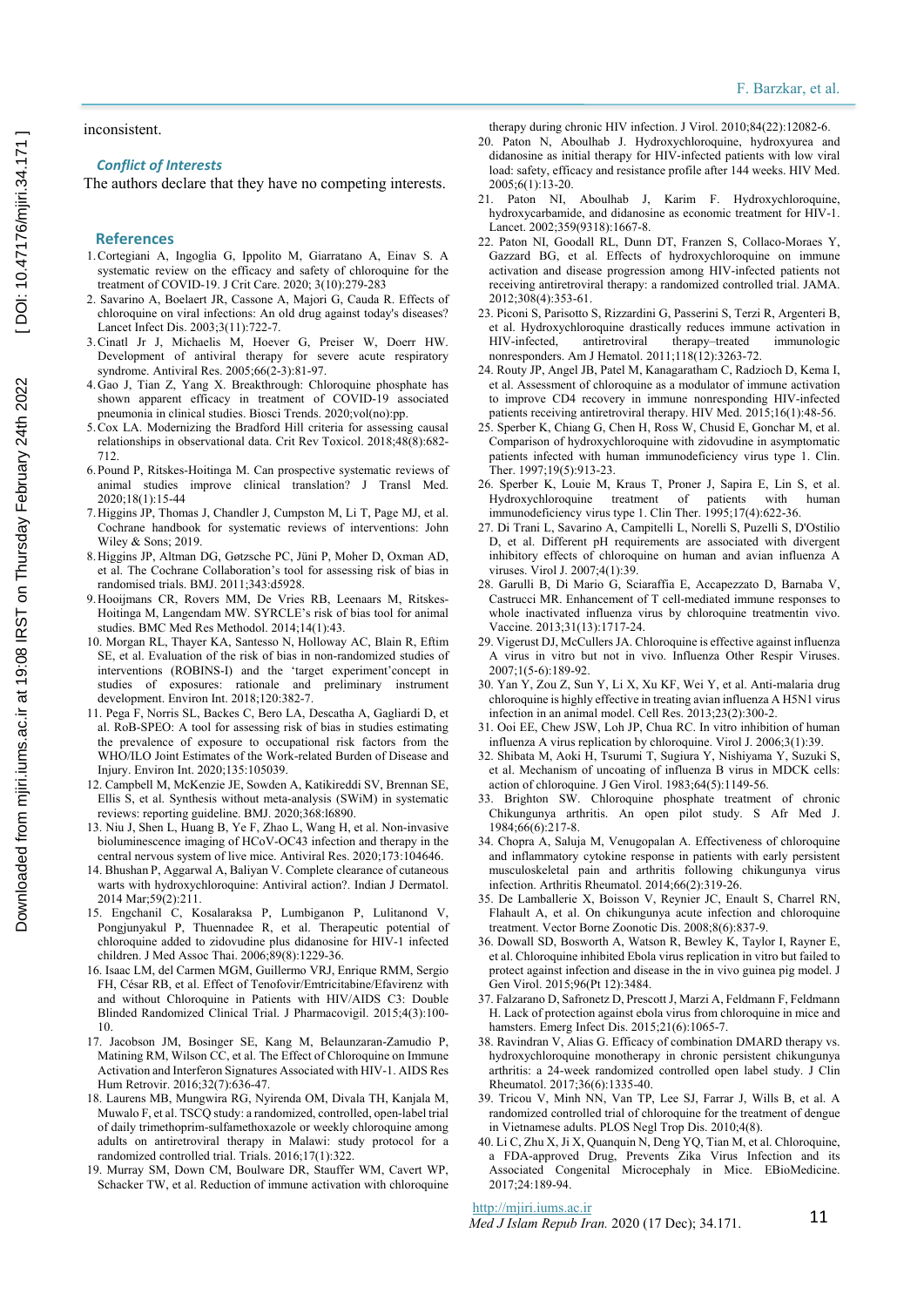- 41. Bönsch C, Kempf C, Mueller I, Manning L, Laman M, Davis TME, et al. Chloroquine and Its Derivatives Exacerbate B19V-Associated Anemia by Promoting Viral Replication: e669. PLOS Negl Trop Dis. 2010;4(4):e669.
- 42. Gressler LT, Bordin AI, McQueen CM, Cohen ND, de Vargas AC. Chloroquine inhibits Rhodococcus equi replication in murine and foal alveolar macrophages by iron-starvation. Vet Microbiol. 2016;188:16- 24.
- 43. Pallister J, Middleton D, Crameri G, Yamada M, Klein R, Hancock TJ, et al. Chloroquine administration does not prevent Nipah virus infection and disease in ferrets. J Virol. 2009;83(22):11979-82.
- 44. Tan YW, Yam WK, Sun J, Chu JJH. An evaluation of Chloroquine as a broad-acting antiviral against Hand, Foot and Mouth Disease. Antiviral Res. 2018;149:143-9.
- 45. Zhang W, Zhao Y, Zhang F, Wang Q, Li T, Liu Z, et al. The use of anti-inflammatory drugs in the treatment of people with severe coronavirus disease 2019 (COVID-19): The experience of clinical immunologists from China. J Clin Immunol. 2020:108393.
- 46. Soy M, Keser G, Atagündüz P, Tabak F, Atagündüz I, Kayhan S. Cytokine storm in COVID-19: pathogenesis and overview of antiinflammatory agents used in treatment. Clin Rheumatol. 2020:1.
- 47. Zhang W, Zhao Y, Zhang F, Wang Q, Li T, Liu Z, et al. The use of anti-inflammatory drugs in the treatment of people with severe coronavirus disease 2019 (COVID-19): The experience of clinical immunologists from China. J. Clin. Immunol. 2020;214.
- 48. Nidadavolu LS, Walston JD. Underlying Vulnerabilities to the Cytokine Storm and Adverse COVID-19 Outcomes in the Aging Immune System. J Gerontol. 2020;7(10):223-32.
- 49. Gao YM, Xu G, Wang B, Liu BC. Cytokine storm syndrome in coronavirus disease 2019: A narrative review. J Intern Med. 2020;10(3):1-8
- 50. Bhaskar S, Sinha A, Banach M, Mittoo S, Weissert R, Kass JS, et al. Cytokine Storm in COVID-19—Immunopathological Mechanisms, Clinical Considerations, and Therapeutic Approaches: The REPROGRAM Consortium Position Paper. Front Immunol. 2020;11(1648).
- 51. Diao B, Wang C, Tan Y, Chen X, Liu Y, Ning L, et al. Reduction and functional exhaustion of T cells in patients with coronavirus disease 2019 (COVID-19). Front Immunol. 2020;11:827.
- 52. Ruan Q, Yang K, Wang W, Jiang L, Song J. Clinical predictors of mortality due to COVID-19 based on an analysis of data of 150 patients from Wuhan, China. Intensive Care Med. 2020;46(5):846-8.
- 53. Prescott HC, Rice TW. Corticosteroids in COVID-19 ARDS: Evidence and Hope During the Pandemic. JAMA. 2020;11(21):333-60.
- 54. Meyerowitz EA, Vannier AGL, Friesen MGN, Schoenfeld S, Gelfand JA, Callahan MV, et al. Rethinking the role of hydroxychloroquine in the treatment of COVID-19. FASEB J. 2020;34(5):6027-37.
- 55. Jang CH, Choi JH, Byun MS, Jue DM. Chloroquine inhibits production of TNF-alpha, IL-1beta and IL-6 from lipopolysaccharidestimulated human monocytes/macrophages by different modes. Rheumatology (Oxford, England). 2006;45(6):703-10.
- 56. Bernatsky S, Hudson M, Suissa S. Anti-rheumatic drug use and risk of serious infections in rheumatoid arthritis. Rheumatology (Oxford, England). 2007;46(7):1157-60.
- 57. Cohen EM, D'Silva K, Kreps D, Son MB, Costenbader KH. Arthritis and use of hydroxychloroquine associated with a decreased risk of macrophage activation syndrome among adult patients hospitalized with systemic lupus erythematosus. Lupus. 2018;27(7):1065-71.
- 58. Müller-Calleja N, Manukyan D, Ruf W, Lackner K. Mechanism of Action of Hydroxychloroquine in the Antiphospholipid Syndrome. Blood. 2016;128(22):5023-.
- 59. Wozniacka A, Lesiak A, Narbutt J, McCauliffe DP, Sysa-Jedrzejowska A. Chloroquine treatment influences proinflammatory cytokine levels in systemic lupus erythematosus patients. Lupus. 2006;15(5):268-75.
- 60. Silva JC, Mariz HA, Rocha LF, Jr., Oliveira PS, Dantas AT, Duarte AL, et al. Hydroxychloroquine decreases Th17-related cytokines in systemic lupus erythematosus and rheumatoid arthritis patients. Clinics (Sao Paulo, Brazil). 2013;68(6):766-71.
- 61. Yu B, Li C, Chen P, Zhou N, Wang L, Li J, et al. Low dose of hydroxychloroquine reduces fatality of critically ill patients with COVID-19. Sci China Life Sci. 2020:1-7.
- 62. Yu B, Wang DW, Li C. Hydroxychloroquine application is associated with a decreased mortality in critically ill patients with COVID-19. medRxiv. 2020:1.

#### http://mjiri.iums.ac.ir

**12** *Med J Islam Repub Iran.* 2020 (17 Dec); 34:171.

- 63. Chen L, Zhang ZY, Fu JG, Feng ZP, Zhang SZ, Han QY, et al. Efficacy and safety of chloroquine or hydroxychloroquine in moderate type of COVID-19: a prospective open-label randomized controlled study. medRxiv. 2020:1.
- 64. Singh AK, Singh A, Shaikh A, Singh R, Misra A. Chloroquine and hydroxychloroquine in the treatment of COVID-19 with or without diabetes: A systematic search and a narrative review with a special reference to India and other developing countries. Diabetes Metab Syndr. 2020;14(3);241-46.
- 65. Tang W, Cao Z, Han M, Wang Z, Chen J, Sun W, et al. Hydroxychloroquine in patients with COVID-19: an open-label, randomized, controlled trial. medRxiv. 2020:2020.04.10.20060558.
- 66. Tang W, Cao Z, Han M, Wang Z, Chen J, Sun W, et al. Hydroxychloroquine in patients with COVID-19: an open-label, randomized, controlled trial. MedRxiv. 2020:1.
- 67. Tang W, Cao Z, Han M, Wang Z, Chen J, Sun W, et al. Hydroxychloroquine in patients with mainly mild to moderate coronavirus disease 2019: open label, randomised controlled trial. BMJ. 2020;369.
- 68. Chen T, Wu D, Chen H, Yan W, Yang D, Chen G, et al. Clinical characteristics of 113 deceased patients with coronavirus disease 2019: retrospective study. Bmj. 2020;368.
- 69. Wang D, Hu B, Hu C, Zhu F, Liu X, Zhang J, et al. Clinical characteristics of 138 hospitalized patients with 2019 novel coronavirus–infected pneumonia in Wuhan, China. JAMA. 2020;323(11):1061-9.
- 70. Tang N, Bai H, Chen X, Gong J, Li D, Sun Z. Anticoagulant treatment is associated with decreased mortality in severe coronavirus disease 2019 patients with coagulopathy. J Thromb Haemost. 2020;18(2):1094-99.
- 71. Yin S, Huang M, Li D, Tang N. Difference of coagulation features between severe pneumonia induced by SARS-CoV2 and non-SARS-CoV2. J Thromb Thrombolysis. 2020;13(3):102-9.
- 72. Helms J, Tacquard C, Severac F, Leonard-Lorant I, Ohana M, Delabranche X, et al. High risk of thrombosis in patients with severe SARS-CoV-2 infection: a multicenter prospective cohort study. Intensive Care Med. 2020;46(6):1089-98.
- 73. Previtali G, Seghezzi M, Moioli V, Sonzogni A, Marozzi R, Cerutti L, et al. the pathogenesis of thromboembolic disease in COVID-19 patients: Could be a catastrophic antiphospholipid syndrome? medRxiv. 2020:1.
- 74. Panigada M, Bottino N, Tagliabue P, Grasselli G, Novembrino C, Chantarangkul V, et al. Hypercoagulability of COVID-19 patients in intensive care unit: A report of thromboelastography findings and other parameters of hemostasis. J Thromb Haemost. 2020;18(2):1738-1742.
- 75. Plantone D, Koudriavtseva T. Current and Future Use of Chloroquine and Hydroxychloroquine in Infectious, Immune, Neoplastic, and Neurological Diseases: A Mini-Review. Clin Drug Investig. 2018;38(8):653-71.
- 76. Kochi AN, Tagliari AP, Forleo GB, Fassini GM, Tondo C. Cardiac and arrhythmic complications in patients with COVID-19. J Cardiovasc Electrophysiol. 2020;18(6):1654-66.
- 77. Liu R, Ming X, Xu O, Zhou J, Peng H, Xiang N, et al. Association of Cardiovascular Manifestations with In-hospital Outcomes in Patients with COVID-19: A Hospital Staff Data, medRxiv. 2020:2020.02.29.20029348.
- 78. Dong N, Cai J, Zhou Y, Liu J, Li F. End-stage Heart Failure with COVID-19: Strong Evidence of Myocardial Injury by 2019-nCoV. JACC: Heart Failure. 2020:1250.
- 79. Shi S, Qin M, Shen B, Cai Y, Liu T, Yang F, et al. Association of Cardiac Injury With Mortality in Hospitalized Patients With COVID-19 in Wuhan, China. JAMA Cardiol. 2020;5(7):702-8.
- 80. Chorin E, Dai M, Shulman E, Wadhwani L, Bar Cohen R, Barbhaiya C, et al. The QT Interval in Patients with SARS-CoV-2 Infection Treated with Hydroxychloroquine/Azithromycin. medRxiv. 2020:2020.04.02.20047050.
- 81. Lane JCE, Weaver J, Kostka K, Duarte-Salles T, Abrahao MTF, Alghoul H, et al. Safety of hydroxychloroquine, alone and in combination with azithromycin, in light of rapid wide-spread use for COVID-19: a multinational, network cohort and self-controlled case series study. medRxiv. 2020:2020.04.08.20054551.
- 82. Borba MGS, Val FdA, Sampaio VS, Alexandre MAA, uacutejo, Melo GC, et al. Chloroquine diphosphate in two different dosages as adjunctive therapy of hospitalized patients with severe respiratory syndrome in the context of coronavirus (SARS-CoV-2) infection: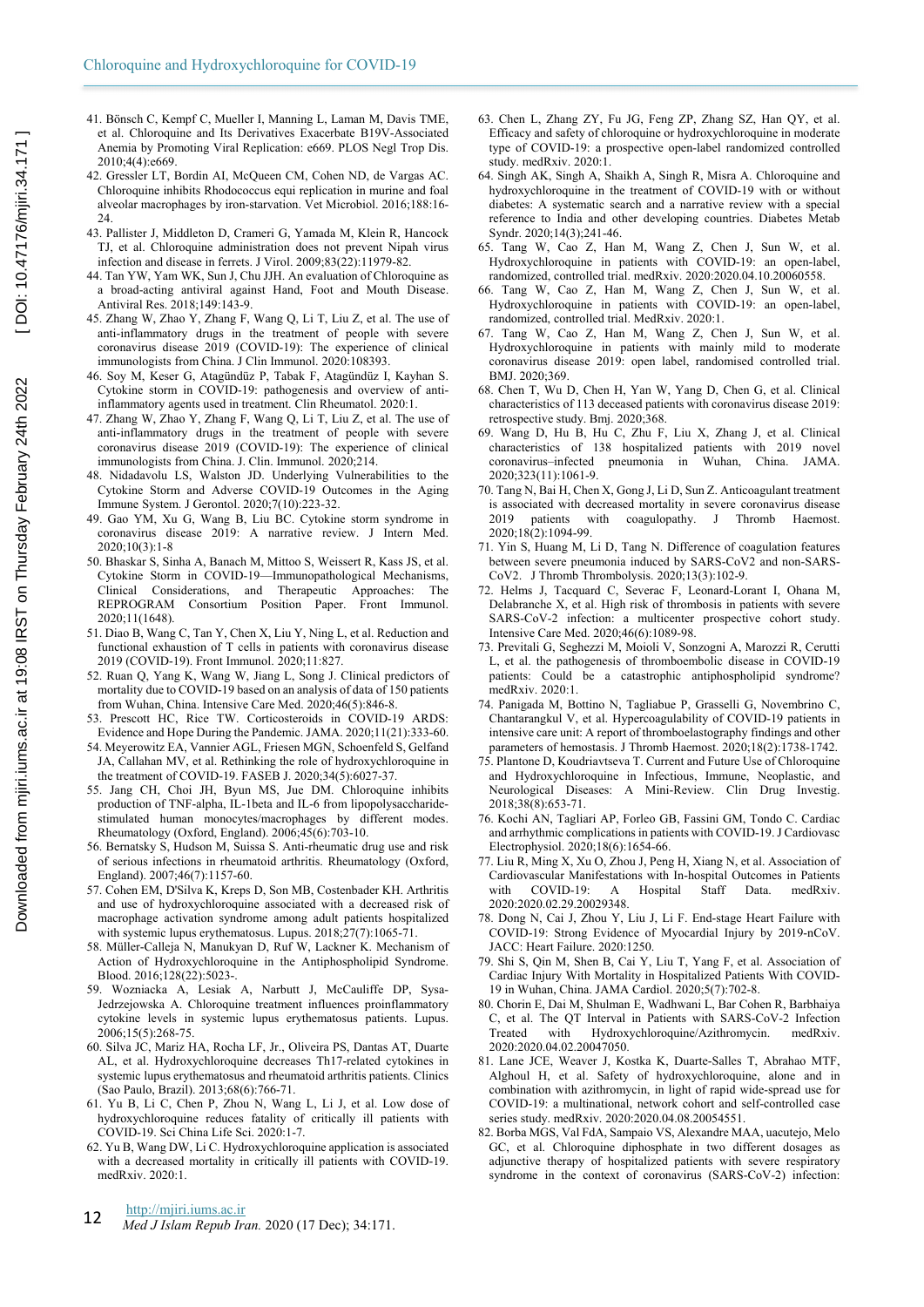Preliminary safety results of a randomized, double-blinded, phase IIb clinical trial (CloroCovid-19 Study). medRxiv. 2020:2020.04.07.20056424.

- 83. Gordon S, Cordon RA, Mazdzer EJ. Adult respiratory distress syndrome in babesiosis. Chest. 1984;86(4):633-4.
- 84. Ndiaye N, Petrognani R, Diatta B, Seck M, Theobald X, Adnet P. Chloroquine poisoning with respiratory distress and fatal outcome. Ann Fr Anesth Reanim. 1999;18(6):683-5.
- 85. Wenstone R, Bell M, Mostafa SM. Fatal adult respiratory distress syndrome after quinine overdose. Lancet. 1989;1(8647):1143-4.
- 86. Rahman M, Hashmey R, Abuhasna S. Quinine-induced bronchiolitis obliterans and organizing pneumonia. J Anaesthesiol Clin Pharmacol. 2012;28(4):505-7.
- 87. Everts RJ, Hayhurst MD, Nona BP. Acute pulmonary edema caused by quinine. Pharmacotherapy. 2004;24(9):1221-4.
- 88. Katsenos S, Psathakis K, Nikolopoulou MI, Constantopoulos SH. Mefloquine-induced eosinophilic pneumonia. Pharmacotherapy. 2007;27(12 I):1767-71.
- 89. Mitja K, Izidor K, Music E. Chloroquine-induced drughypersensitivity. Pneumologie. 2000;54(9):395-7.
- 90. Mao L, Jin H, Wang M, Hu Y, Chen S, He Q, et al. Neurologic Manifestations of Hospitalized Patients With Coronavirus Disease 2019 in Wuhan, China. JAMA Neurol. 2020; 54(9):395-397.
- 91. Pati S. A systematic review to assess seizure risk with chloroquine<br>therapy in persons with epilepsy medRxiv. persons 2020:2020.04.09.20056358.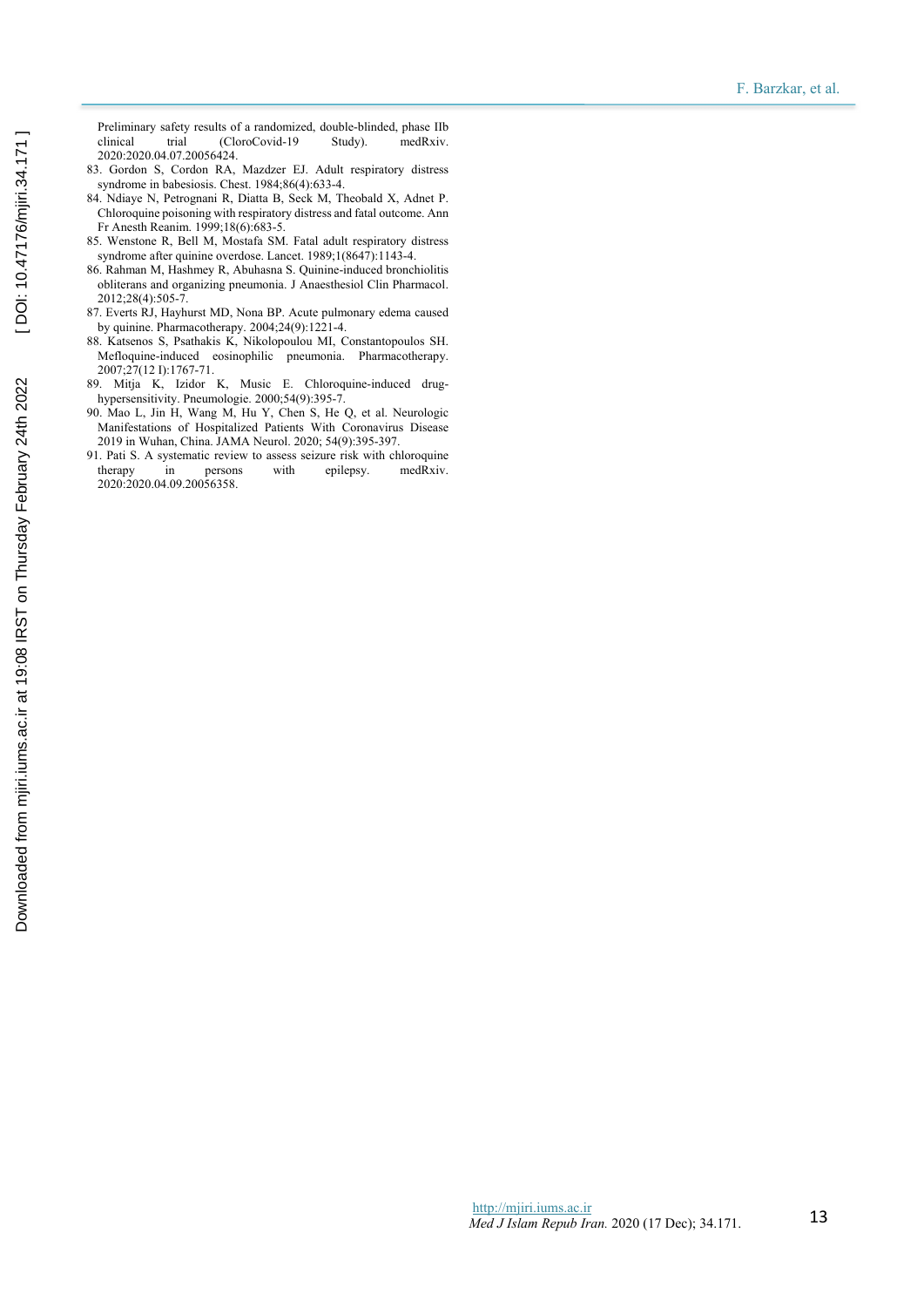| Study first                    | Design                                                                   | Setting   | Participants                                                                                                                             | Interventions/Expo-                                                                                                                                     | Comparison                                                                                                                                                                             | Outcome                                                                                                                                                                                                                                  | Follow-up             |
|--------------------------------|--------------------------------------------------------------------------|-----------|------------------------------------------------------------------------------------------------------------------------------------------|---------------------------------------------------------------------------------------------------------------------------------------------------------|----------------------------------------------------------------------------------------------------------------------------------------------------------------------------------------|------------------------------------------------------------------------------------------------------------------------------------------------------------------------------------------------------------------------------------------|-----------------------|
| author, Coun-<br>try           |                                                                          |           |                                                                                                                                          | sure                                                                                                                                                    |                                                                                                                                                                                        |                                                                                                                                                                                                                                          |                       |
| Mahévas M.<br>France           | Retrospec-<br>tive co-<br>hort, Four<br>centers                          | Inpatient | Hospitalized pa-<br>tients with<br>COVID-19<br>Aged 18-80<br>Requiring>2<br>L/min of oxygen                                              | Hydroxychloro-<br>quine<br>600 mg/day within<br>48 hours of enroll-<br>ment<br>(48)                                                                     | Usual care<br>(97)                                                                                                                                                                     | transfer to the<br>$\qquad \qquad -$<br>ICU within 7<br>days of inclu-<br>sion<br>transfer to the<br>ICU within 7<br>days of inclu-<br>sion and/or<br>death from any<br>cause                                                            | 7 days                |
| Gautret,<br>Philippe<br>France | open-label<br>non-ran-<br>domized<br>clinical<br>trial, single<br>center | Inpatient | Hospitalized pa-<br>tients with RT-<br>PCR-confirmed<br>COVID-19<br>Age $>12$ years                                                      | Hydroxychloro-<br>quine sulfate<br>600mg with and<br>without azithromy-<br>cin for ten days<br>(20/26)                                                  | components of usual care<br>16/16                                                                                                                                                      | Virological clearance<br>at day-6 post-inclu-<br>sion<br>Virological clearance<br>overtime during the<br>study period<br>clinical recovery<br>side effects                                                                               | 14 days               |
| Mazzanti, A<br>Italy           | ongoing,<br>observa-<br>tional, pro-<br>spective<br>study                | Inpatient | a diagnosis of<br>COVID-19 con-<br>firmed by poly-<br>merase chain re-<br>action                                                         | HCQ 400mg or<br>600mg(50)                                                                                                                               | Azithromycin (39), Lop-<br>inavir/ritonavir (52) or<br>azithromycin+Lop-<br>inavir/ritonavir (9)                                                                                       | excessive QT prolon-<br>gation, (defined as<br>QTc interval $\geq 500$<br>ms)                                                                                                                                                            | Not fin-<br>ished yet |
| Rosenberg, E.<br>S<br>US       | Retrospec-<br>tive multi-<br>center co-<br>hort                          | Inpatient | Inpatients with a<br>laboratory-con-<br>firmed diagnosis<br>of CoViD19                                                                   | Oral HCQ alone<br>$(271)$ or HCQ+ AZI<br>$(735)$ . The dosing<br>differed across pa-<br>tients. The majority<br>took HCQ 400 mg<br>once to twice daily. | AZI alone (211) OR Nei-<br>ther of the mentioned<br>drugs $(221)$                                                                                                                      | -in-hospital mortality<br>-cardiac arrest<br>-abnormal ECG<br>(arrhythmia or pro-<br>longed QT interval)                                                                                                                                 | 21 days               |
| Sbidian, E<br>France           | Retrospec-<br>tive cohort                                                | Inpatient | adult inpatients<br>with at least one<br>PCR-documented<br>SARS-CoV-2<br>RNA from a na-<br>sopharyngeal<br>sample                        | HCQ alone : 600mg<br>on the first day,<br>400mg daily for the<br>next 9 days $(623)$                                                                    | HCQ: 600mg first day,<br>400mg daily for the next<br>9 days + AZI:500mg on<br>the first day followed by<br>250mg daily for the next<br>4 days (227) OR neither<br>of HCQ or AZI (3792) | - all-cause 28-day<br>mortality<br>- 28-day discharge<br>home                                                                                                                                                                            | 18 days               |
| Singh, S<br>US                 | Retrospec-<br>tive cohort                                                | Inpatient | hospitalized adult<br>patients $(>18$<br>vears) diagnosed<br>with clinical and<br>laboratory-con-<br>firmed COVID-<br>19                 | <b>HCQ (910)</b><br>Varied dosing                                                                                                                       | Non-HCQ (910)                                                                                                                                                                          | $-7$ -, 14-, and 30-day<br>mortality<br>-need for mechanical<br>ventilation<br>-incidence of new<br>ventricular events (ie:<br>fibrillation, tachycar-<br>dia) or sudden cardiac<br>death                                                | 30 days               |
| Paccoud, O<br>France           | Retrospec-<br>tive cohort                                                | Inpatient | All the patients<br>hospitalized with<br>a diagnosis of<br>CoViD-19 via<br>RT-PCR from a<br>nasopharyngeal<br>swab or sputum<br>specimen | HCQ 200mg TID<br>for 10 days $(38)$                                                                                                                     | Standard of care only<br>(46)                                                                                                                                                          | -time to unfavorable<br>outcome; e.g. death,<br>need for ICU admis-<br>sion<br>-time to death<br>-time to hospital dis-<br>charge to home or an<br>aftercare unit<br>-fever and cough at<br>day 5<br>-adverse events in the<br>HCQ group | 10 days               |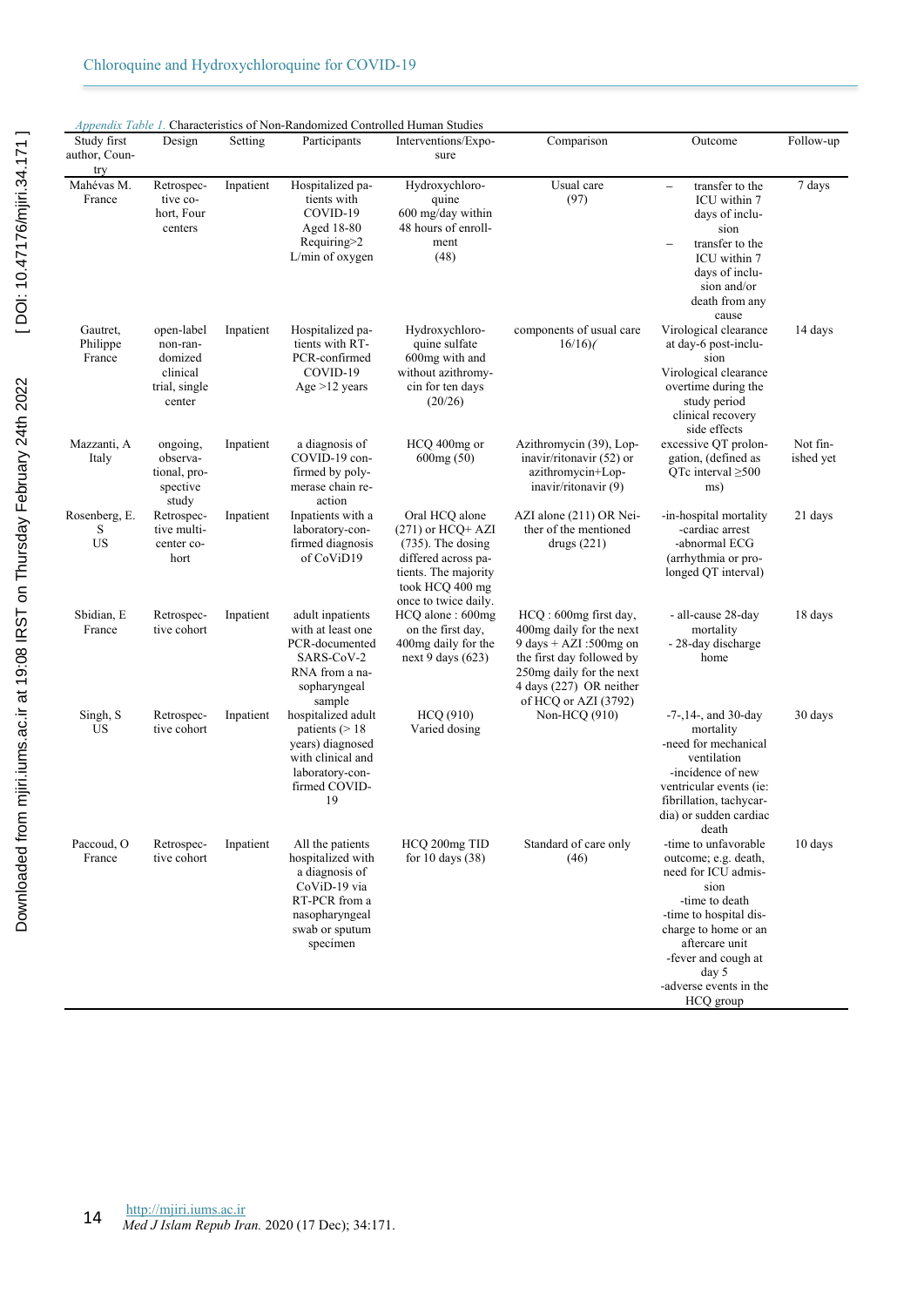| Study first<br>author, Coun-<br>try | Design                                                   | Setting                      | Participants                                                                                                                                                                                                      | Interventions/Expo-<br>sure                                                                                                                          | Comparison                                                | Outcome                                                                                                                                                                                                                                                                                                                         | Follow-up                              |
|-------------------------------------|----------------------------------------------------------|------------------------------|-------------------------------------------------------------------------------------------------------------------------------------------------------------------------------------------------------------------|------------------------------------------------------------------------------------------------------------------------------------------------------|-----------------------------------------------------------|---------------------------------------------------------------------------------------------------------------------------------------------------------------------------------------------------------------------------------------------------------------------------------------------------------------------------------|----------------------------------------|
| Mallat, J<br><b>UAE</b>             | Retrospec-<br>tive obser-<br>vational<br>study           | Inpatient                    | Hospitalized adult<br>patients with con-<br>firmed SARS-<br>CoV-2 infection<br>(using RT-PCR<br>for a nasopharyn-<br>geal swab)                                                                                   | HCQ 400 mg<br>twice for day 1, fol-<br>lowed by 400 mgs<br>daily for 10 days<br>(23)                                                                 | No $HCQ(11)$                                              | -Time to SARS-CoV-<br>2 negativity test<br>-turning negative on<br>day 14<br>-Time course of in-<br>flammatory variables<br>between admission<br>and day seven or<br>hospital discharge                                                                                                                                         | 14 days                                |
| Mehra, MR<br>Six conti-<br>nents    | Retrospec-<br>tive obser-<br>vational<br>cohort<br>study | Inpatient                    | All hospitalized<br>patients with a<br>PCR-confirmed<br>COVID-19 infec-<br>tion                                                                                                                                   | $CQ: 765$ mg<br>$[SD=308]$ for a<br>mean of 6.6<br>$[SD=2.4]$ days<br>(1868)<br>HCQ 596 [SD=126]<br>mgs for a mean of<br>4.2 [SD=1.9] days<br>(3016) | Neither drug (SOC)<br>81144                               | -in-hospital mortality<br>-the first occurrence<br>of a non-sustained [at<br>least 6 sec] or Sus-<br>tained ventricular<br>tachycardia or ventric-<br>ular fibrillation during<br>hospitalization<br>-rates of<br>progression to me-<br>chanical ventilation<br>use and the total and<br>intensive care unit<br>lengths of stay | Not men-<br>tioned                     |
| Geleris J<br><b>US</b>              | Retrospec-<br>tive cohort                                | Inpatient                    | all admitted<br>adults with a posi-<br>tive RT-PCR test<br>for SARSCoV-<br>2 from analysis of<br>nasopharyngeal or<br>oropharyngeal<br>swab specimens<br>obtained at any<br>point during their<br>hospitalization | HCQ: 600mg twice<br>on day 1, followed<br>by 400 mg daily for<br>4 additional<br>Days $(811)$                                                        | SOC (565)                                                 | a composite of intuba-<br>tion<br>or death in a time-to-<br>event analysis                                                                                                                                                                                                                                                      | median<br>follow-up<br>of 22.5<br>days |
| Lagier, JC<br>France                | Retrospec-<br>tive cohort                                | Inpatient<br>or day-<br>care | all individuals<br>$>18$ years of<br>age with PCR-<br>documented<br>SARS-CoV-2<br>RNA from a na-<br>sopharyngeal<br>sample                                                                                        | 200 mg of oral<br>HCQ, three times<br>daily for ten days)<br>$HCQ$ alone $(101)$                                                                     | HCQ+AZI (3337)<br>AZI alone (137)<br>Neither drug $(162)$ | -death<br>-transfer to ICU<br>-more than 10 days of<br>hospitalization<br>-viral shedding                                                                                                                                                                                                                                       | At least 9<br>days                     |
| Magagnoli<br><b>US</b>              | Retrospec-<br>tive cohort                                | Inpatient                    | patients with la-<br>boratory con-<br>firmed SARS-<br>CoV-2 infection                                                                                                                                             | <b>HCQ (97)</b>                                                                                                                                      | No HCQ (158                                               | -the result of the hos-<br>pitalization (discharge)<br>or death)<br>-the result of hospital-<br>ization among patients<br>requiring ventilation                                                                                                                                                                                 | Not men-<br>tioned                     |
| Ip, A                               | Retrospec-<br>tive multi-<br>center co-<br>hort          | Inpatient                    | Positive SARS-<br>CoV-2 diagnosis<br>by RT-PCR and<br>not pregnant                                                                                                                                                | <b>HCQ</b> (441)                                                                                                                                     | SOC (342)                                                 | -death<br>-side effects                                                                                                                                                                                                                                                                                                         | 8 days                                 |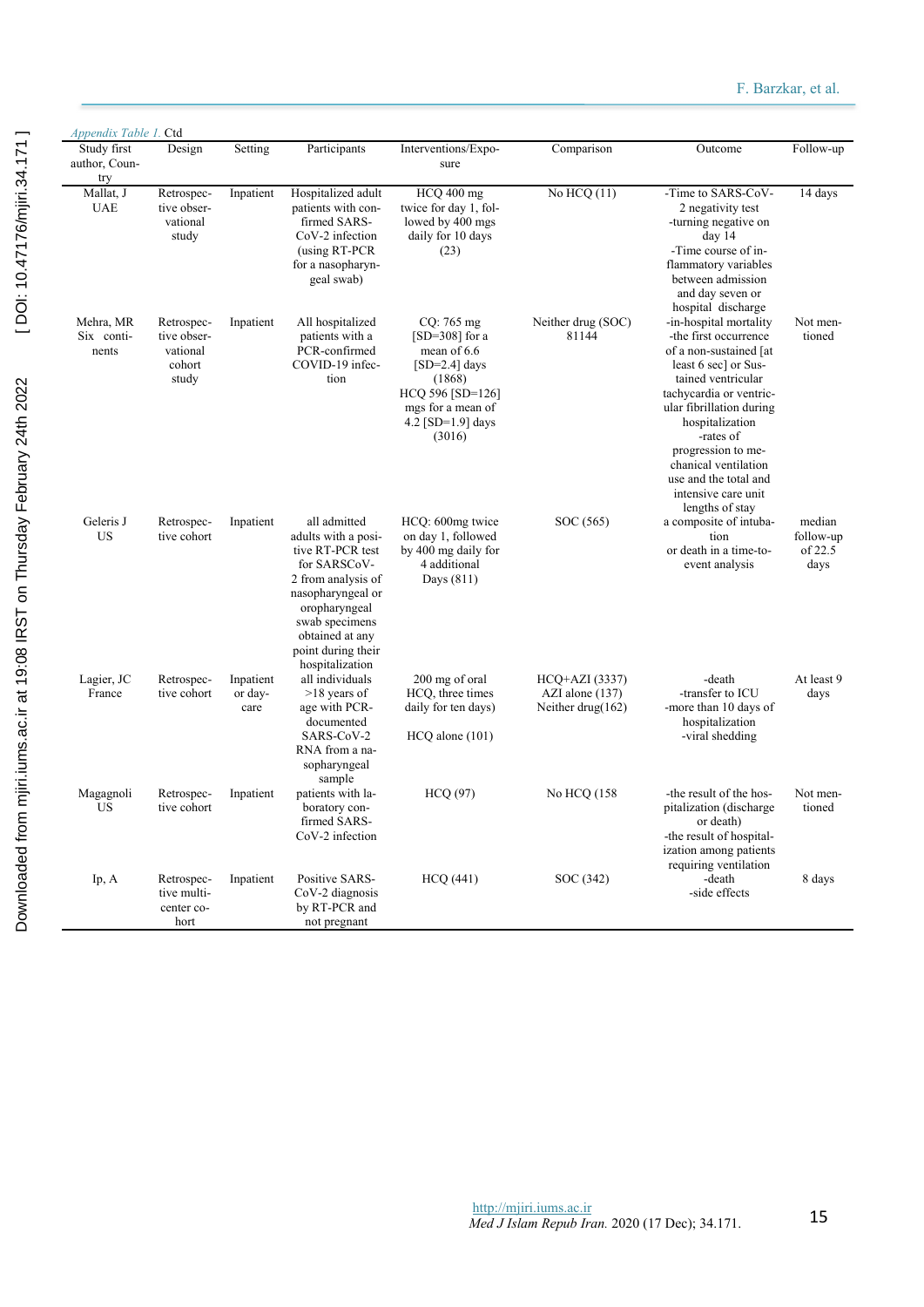| Study first<br>author,<br>Country  | Design                                                                         | Setting   | Participants                                                                                                                                                                               | Interventions/Expo-<br>sure (number of pa-<br>tients)                                                                                                                                                     | Comparison<br>(number of patients)                                                                                                                                 | Outcome                                                                                                                                                                                                                                                                                                                                                                                                                                                                                                                                                                                                                    | Follow-<br>up |
|------------------------------------|--------------------------------------------------------------------------------|-----------|--------------------------------------------------------------------------------------------------------------------------------------------------------------------------------------------|-----------------------------------------------------------------------------------------------------------------------------------------------------------------------------------------------------------|--------------------------------------------------------------------------------------------------------------------------------------------------------------------|----------------------------------------------------------------------------------------------------------------------------------------------------------------------------------------------------------------------------------------------------------------------------------------------------------------------------------------------------------------------------------------------------------------------------------------------------------------------------------------------------------------------------------------------------------------------------------------------------------------------------|---------------|
| Chen, Zh<br>China                  | double blinded<br>RCT                                                          | Inpatient | Hospitalized patients<br>with RT-PCR-con-<br>firmed COVID-19<br>Aged $>18$ years<br>(Critical patients ex-<br>cluded)                                                                      | Hydroxychloro-<br>quine oral 400mg<br>daily between day<br>1 and $5(31)$                                                                                                                                  | standard treatment<br>((oxygen therapy, an-<br>tiviral agents, anti-<br>bacterial agents, and<br>immunoglobulin,<br>with or<br>without corticoster-<br>oids $(31)$ | Changes in time to clinical<br>recovery (TTCR)<br>Radiologic improvement                                                                                                                                                                                                                                                                                                                                                                                                                                                                                                                                                   | 5 days        |
| Chen, J<br>China                   | Pilot clinical<br>trial                                                        | Inpatient | <b>Hospitalized Patients</b><br>with Covid-19                                                                                                                                              | Conventional treat-<br>ment plus oral Hy-<br>droxychloroquine<br>for 5 days $(13/15)$                                                                                                                     | only conventional<br>treatment, including<br>bed rest, oxygen inha-<br>lation, symptomatic<br>support, antiviral<br>therapy $(14/15)$                              | Viral clearance of sputum<br>or lower respiratory tract<br>secretions<br>serious adverse drug event<br>within 2 weeks<br>the subject's condition<br>changed to severe or criti-<br>cally ill                                                                                                                                                                                                                                                                                                                                                                                                                               | 14 days       |
| Wei Tang<br>China                  | Open-label ran-<br>domized trial                                               | Inpatient | patients with covid-19<br>infection confirmed<br>by RT-PCR                                                                                                                                 | Hydroxychloro-<br>quine oral 1200 mg<br>daily for three days<br>followed by 800<br>mg daily for re-<br>maining days<br>which is either two<br>or three weeks de-<br>pending on the se-<br>verity (75/150) | Only standard of care<br>(75/150)                                                                                                                                  | SARS-CoV-2 RNA was as-<br>sessed by real-time reverse<br>transcription-PCR                                                                                                                                                                                                                                                                                                                                                                                                                                                                                                                                                 | 14 days       |
| Borba, MGS<br><b>Brazil</b>        | randomized.<br>double-blinded,<br>phase IIb clini-<br>cal trial                | Inpatient | Hospitalized patients<br>diagnosed with severe<br>respiratory syndrome<br>resulting from CoVid-<br>19; clinically or PCR-<br>confirmed                                                     | Hydroxychloro-<br>quine<br>oral/via an NG-tube<br>600mg twice daily<br>for 10 days or a to-<br>tal of 12 gr<br>+standard of care<br>which included<br>azithromycin                                        | 450mg daily (only<br>twice on the first<br>day0 or a total of $2.7g$<br>+standard of care<br>which included<br>azithromycin                                        | -mortality by D28;<br>-mortality on day 13, par-<br>ticipant's clinical status, la-<br>boratorial<br>exams, and ECG on days<br>13 and 28, daily clinical<br>status during hospitaliza-<br>tion, duration of<br>mechanical ventilation (if<br>applicable) and supplemen-<br>tary oxygen (if applicable),<br>and the time<br>(in days) from treatment in-<br>itiation to death<br>-Adverse events and seri-<br>ous adverse events                                                                                                                                                                                            | 14 days       |
| Cavalcanti,<br>AB<br><b>Brazil</b> | multicenter,<br>randomized,<br>open-label,<br>three-group,<br>controlled trial | Inpatient | consecutive patients<br>who were 18 years of<br>age or older and who<br>had been hospitalized<br>with suspected or con-<br>firmed Covid-19 with<br>14 or fewer days since<br>symptom onset | HCQ 400mg BD<br>for $7$ days $(221)$                                                                                                                                                                      | SOC (229)                                                                                                                                                          | -clinical status at 15 days<br>-clinical status at 7 days<br>-an indication for intuba-<br>tion within 15 days<br>-the receipt of supplemental<br>oxygen administered by a<br>high-flow nasal cannula or<br>noninvasive ventilation be-<br>tween randomization and<br>15 days<br>-the receipt of supplemental<br>oxygen administered by a<br>high-flow nasal cannula or<br>noninvasive ventilation be-<br>tween randomization and<br>15 days<br>-in-hospital death<br>-thromboembolic complica-<br>tions<br>- acute kidney injury<br>-and the number of days<br>alive and free from respira-<br>tory support up to 15 days | 15 days       |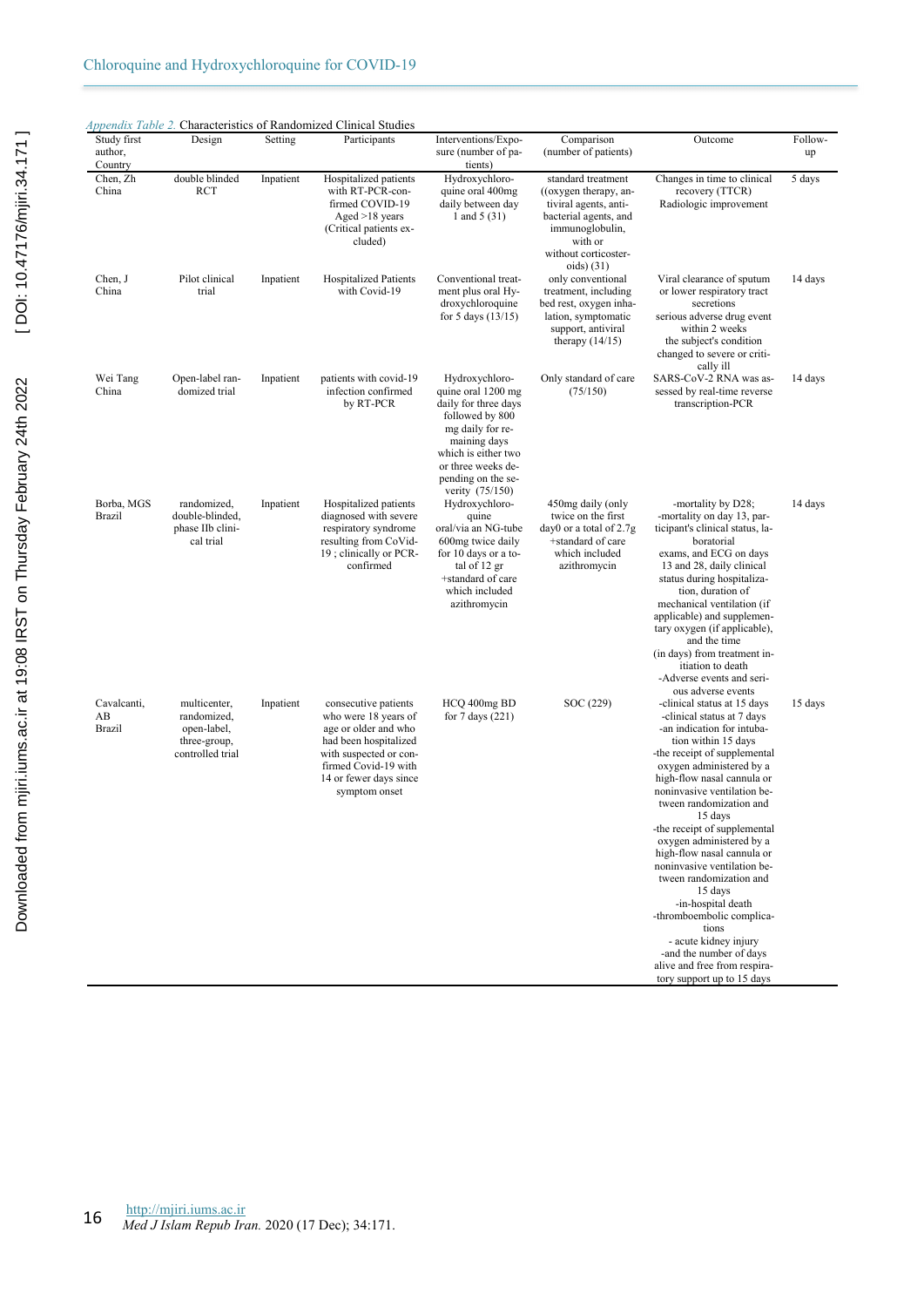| Appendix Table 2. Ctd             |                                  |           |                                                                                                                                                                                                                                                                                                                                                                                                                                                                                          |                                                                                |                                                          |                                                                                                                                                                                                                                                                                                                                                                                                                                                                                                                                                                                                                                                                          |               |  |  |  |  |
|-----------------------------------|----------------------------------|-----------|------------------------------------------------------------------------------------------------------------------------------------------------------------------------------------------------------------------------------------------------------------------------------------------------------------------------------------------------------------------------------------------------------------------------------------------------------------------------------------------|--------------------------------------------------------------------------------|----------------------------------------------------------|--------------------------------------------------------------------------------------------------------------------------------------------------------------------------------------------------------------------------------------------------------------------------------------------------------------------------------------------------------------------------------------------------------------------------------------------------------------------------------------------------------------------------------------------------------------------------------------------------------------------------------------------------------------------------|---------------|--|--|--|--|
| Study first<br>author,<br>Country | Design                           | Setting   | Participants                                                                                                                                                                                                                                                                                                                                                                                                                                                                             | Interventions/Exposure<br>(number of patients)                                 | Comparison<br>(number of patients)                       | Outcome                                                                                                                                                                                                                                                                                                                                                                                                                                                                                                                                                                                                                                                                  | Follow-<br>up |  |  |  |  |
| Huang, M                          | Clinical study                   | inpatient | Adult patients with<br>COVID <sub>19</sub><br>according to the diag-<br>nosis of WHO in-<br>terim guidance (mild,<br>moderate or severe<br>$CoViD-19$                                                                                                                                                                                                                                                                                                                                    | CQ 500mg BD for 10<br>days $(10)$                                              | Lopinavir/Ritonavir<br>400/100 mg BD for<br>10 days (12) | - viral negative transform-<br>ing time and the negative<br>conversion rate of<br>SARS CoV 2 RT PCR at<br>day 10, 14 of study period<br>- the rate of hospital dis-<br>charge at D ay 14, clinical<br>recovery at day 10, CT<br>scan improvement at D ay<br>10 and 14, and the fre-<br>quency of adverse events                                                                                                                                                                                                                                                                                                                                                          | 14 days       |  |  |  |  |
|                                   | ID                               |           | Appendix Table 3. Characteristics and Results of Animal Studies                                                                                                                                                                                                                                                                                                                                                                                                                          |                                                                                | 1                                                        |                                                                                                                                                                                                                                                                                                                                                                                                                                                                                                                                                                                                                                                                          |               |  |  |  |  |
|                                   | First Author, study year         |           |                                                                                                                                                                                                                                                                                                                                                                                                                                                                                          |                                                                                | Dale L Barnard, 2006                                     |                                                                                                                                                                                                                                                                                                                                                                                                                                                                                                                                                                                                                                                                          |               |  |  |  |  |
|                                   | Interventions                    |           |                                                                                                                                                                                                                                                                                                                                                                                                                                                                                          |                                                                                | Amodiaquine; Chloroquine                                 |                                                                                                                                                                                                                                                                                                                                                                                                                                                                                                                                                                                                                                                                          |               |  |  |  |  |
|                                   | Animal model                     |           |                                                                                                                                                                                                                                                                                                                                                                                                                                                                                          | Specific pathogen-free BALB/c female mice $(11-18)$ g)                         |                                                          |                                                                                                                                                                                                                                                                                                                                                                                                                                                                                                                                                                                                                                                                          |               |  |  |  |  |
|                                   | Virus model                      |           |                                                                                                                                                                                                                                                                                                                                                                                                                                                                                          |                                                                                | SARS-CoV-1                                               |                                                                                                                                                                                                                                                                                                                                                                                                                                                                                                                                                                                                                                                                          |               |  |  |  |  |
|                                   | Study design                     |           |                                                                                                                                                                                                                                                                                                                                                                                                                                                                                          |                                                                                | 4h before the virus exposure.                            |                                                                                                                                                                                                                                                                                                                                                                                                                                                                                                                                                                                                                                                                          |               |  |  |  |  |
|                                   | Dosage-forms                     |           | Chloroquine was used at 50, 10, and 1 mg/kg intraperitoneally and intranasally; and Amodiaquine was used<br>at 150, 75, and 10 mg/kg intranasally, and 75, 37.5, 18.8, and 9.4 mg/kg intraperitoneally; twice a day for 3<br>days.                                                                                                                                                                                                                                                       |                                                                                |                                                          |                                                                                                                                                                                                                                                                                                                                                                                                                                                                                                                                                                                                                                                                          |               |  |  |  |  |
|                                   | Comparison                       |           |                                                                                                                                                                                                                                                                                                                                                                                                                                                                                          |                                                                                | PBS was used as placebo.                                 |                                                                                                                                                                                                                                                                                                                                                                                                                                                                                                                                                                                                                                                                          |               |  |  |  |  |
|                                   | Number of subjects               |           |                                                                                                                                                                                                                                                                                                                                                                                                                                                                                          | 15 mice per each concentration of the drugs used in the study                  |                                                          |                                                                                                                                                                                                                                                                                                                                                                                                                                                                                                                                                                                                                                                                          |               |  |  |  |  |
|                                   | Tissue                           |           |                                                                                                                                                                                                                                                                                                                                                                                                                                                                                          |                                                                                | Lung                                                     |                                                                                                                                                                                                                                                                                                                                                                                                                                                                                                                                                                                                                                                                          |               |  |  |  |  |
|                                   | Length of follow-up              |           |                                                                                                                                                                                                                                                                                                                                                                                                                                                                                          |                                                                                |                                                          | 3 days of the start of the treatment where virus was administered at 4 hours post treatment.                                                                                                                                                                                                                                                                                                                                                                                                                                                                                                                                                                             |               |  |  |  |  |
|                                   | Outcomes                         |           |                                                                                                                                                                                                                                                                                                                                                                                                                                                                                          | Virus titers (Duplicated Log10 CCID50/g) in homogenized lung tissue.           |                                                          |                                                                                                                                                                                                                                                                                                                                                                                                                                                                                                                                                                                                                                                                          |               |  |  |  |  |
|                                   | Results                          |           |                                                                                                                                                                                                                                                                                                                                                                                                                                                                                          |                                                                                |                                                          | Chloroquine showed no effect on virus titers in vivo when used intraperitoneally. However, it had a statisti-                                                                                                                                                                                                                                                                                                                                                                                                                                                                                                                                                            |               |  |  |  |  |
|                                   |                                  |           | cally non-significant effect in reducing the virus titers in lung tissues.<br>Amodiaguine had no effect at the highest concentration used in the study (150mg/kg) where it did not re-<br>duce the virus titers at lung tissues.                                                                                                                                                                                                                                                         |                                                                                |                                                          |                                                                                                                                                                                                                                                                                                                                                                                                                                                                                                                                                                                                                                                                          |               |  |  |  |  |
|                                   | <b>Notes</b>                     |           |                                                                                                                                                                                                                                                                                                                                                                                                                                                                                          |                                                                                |                                                          |                                                                                                                                                                                                                                                                                                                                                                                                                                                                                                                                                                                                                                                                          |               |  |  |  |  |
|                                   |                                  |           | The efficiency of the drugs was also tested in vitro in African green monkey cells using different strains of<br>the SARS-Cov including Urbani, Toronto 2, Frankfurt 1, CHUK-W1 strains and showed no effect for Chlo-<br>roquine and two other salts of it but were blocked by Amodiaquine in vitro. Also, both drugs were claimed<br>to be well tolerated but the data was not shown.                                                                                                  |                                                                                |                                                          |                                                                                                                                                                                                                                                                                                                                                                                                                                                                                                                                                                                                                                                                          |               |  |  |  |  |
|                                   | ID                               |           |                                                                                                                                                                                                                                                                                                                                                                                                                                                                                          |                                                                                | 2                                                        |                                                                                                                                                                                                                                                                                                                                                                                                                                                                                                                                                                                                                                                                          |               |  |  |  |  |
|                                   | First Author, study year         |           |                                                                                                                                                                                                                                                                                                                                                                                                                                                                                          |                                                                                | Els Keyaerts, 2009                                       |                                                                                                                                                                                                                                                                                                                                                                                                                                                                                                                                                                                                                                                                          |               |  |  |  |  |
|                                   | Interventions                    |           |                                                                                                                                                                                                                                                                                                                                                                                                                                                                                          |                                                                                | Chloroquine diphosphate                                  |                                                                                                                                                                                                                                                                                                                                                                                                                                                                                                                                                                                                                                                                          |               |  |  |  |  |
|                                   | Animal model                     |           |                                                                                                                                                                                                                                                                                                                                                                                                                                                                                          | Newborn C57BL/6 mice; (El-evage Janvier, Le Genest Saint Isle, France)         |                                                          |                                                                                                                                                                                                                                                                                                                                                                                                                                                                                                                                                                                                                                                                          |               |  |  |  |  |
|                                   | Virus model                      |           |                                                                                                                                                                                                                                                                                                                                                                                                                                                                                          |                                                                                | Coronavirus OC43 (HCoV-OC43)                             |                                                                                                                                                                                                                                                                                                                                                                                                                                                                                                                                                                                                                                                                          |               |  |  |  |  |
|                                   | Study design                     |           |                                                                                                                                                                                                                                                                                                                                                                                                                                                                                          |                                                                                | group included no drug intervention.                     | In the study two parts were included. 200µl of different dilutions of Chloroquine (corresponding to 1, 5 or<br>15 mg/kg of body weight) daily starting from 1 days before/after labor was administered subcutaneously.<br>Subsequently, 5-day suckling mice were infected intracerebrally with virus containing 1x103 copy numbers<br>of the virus genome and were followed for the outcome as death. The follow up study involved administer-<br>ing chloroquine at the high dose of 15 mg/kg prepartum and switch the litters for breast feeding. The same<br>way the pups were infected, and the survival was followed for 60 days post-infection. A negative control |               |  |  |  |  |
|                                   | Dosage-forms                     |           |                                                                                                                                                                                                                                                                                                                                                                                                                                                                                          |                                                                                | Group placebo (19m-132p).                                | Test Prepartum; Group 15mg/kg (9mothers[m]-70pups[p]), Group 5mg/kg (5m-42p), Group 1mg/kg (4m-<br>21p). Test Postpartum; Group 15mg/kg (11m-76p), Group 5mg/kg (6m-42p), Group 1mg/kg (4m-31p).                                                                                                                                                                                                                                                                                                                                                                                                                                                                         |               |  |  |  |  |
|                                   | Comparison<br>Number of subjects |           |                                                                                                                                                                                                                                                                                                                                                                                                                                                                                          | 76p, 6m-42p, 4m-31p for different drug concentrations. Group placebo 19m-132p. | No treatment                                             | 9 mothers (m)-70 pups (p), 5m-42p, 4m-21p for different dose experiments. Test Postpartum groups 11m-                                                                                                                                                                                                                                                                                                                                                                                                                                                                                                                                                                    |               |  |  |  |  |
|                                   | Tissue                           |           |                                                                                                                                                                                                                                                                                                                                                                                                                                                                                          |                                                                                | Not done                                                 |                                                                                                                                                                                                                                                                                                                                                                                                                                                                                                                                                                                                                                                                          |               |  |  |  |  |
|                                   | Length of follow-up              |           |                                                                                                                                                                                                                                                                                                                                                                                                                                                                                          |                                                                                | Up to 60 days varies between groups                      |                                                                                                                                                                                                                                                                                                                                                                                                                                                                                                                                                                                                                                                                          |               |  |  |  |  |
|                                   | Outcomes<br>Results              |           | Survival of the pups challenged with live virus 1000 TCID50 intracerebrally 5 days postpartum.<br>A log rank test indicated that the survival curve for litters that were treated prepartum with 15mg/kg chloro-<br>quine was significantly different from the survival curves for the pups that were treated prepartum with<br>5mg/kg (P= $0.0237$ ), 1mg/kg (P= $0.0001$ ). 100% survived treated 15 mg/kg prepartum (97.4% treated post-<br>partum). The survival was dose dependent. |                                                                                |                                                          |                                                                                                                                                                                                                                                                                                                                                                                                                                                                                                                                                                                                                                                                          |               |  |  |  |  |
|                                   |                                  |           | The results of the follow-up study showed that switching the litters between groups of mothers to detect the<br>effect of the transplacental or milk delivered chloroquine. The drug was effective when transferred by milk<br>and not transplacentally.                                                                                                                                                                                                                                 |                                                                                |                                                          |                                                                                                                                                                                                                                                                                                                                                                                                                                                                                                                                                                                                                                                                          |               |  |  |  |  |
|                                   | Notes                            |           |                                                                                                                                                                                                                                                                                                                                                                                                                                                                                          |                                                                                | the usage of the drug in this study.                     | The efficiency of the drug was also tested in vitro using HRT-18 cells and concentration higher than 0.16<br>$\mu$ M results in a decline in the number of HCoV-OC43 copies determined by qRT-PCR. Additionally, the<br>15mg/kg drug group survived 100% when used prepartum meaning no adverse effect was associated with                                                                                                                                                                                                                                                                                                                                               |               |  |  |  |  |